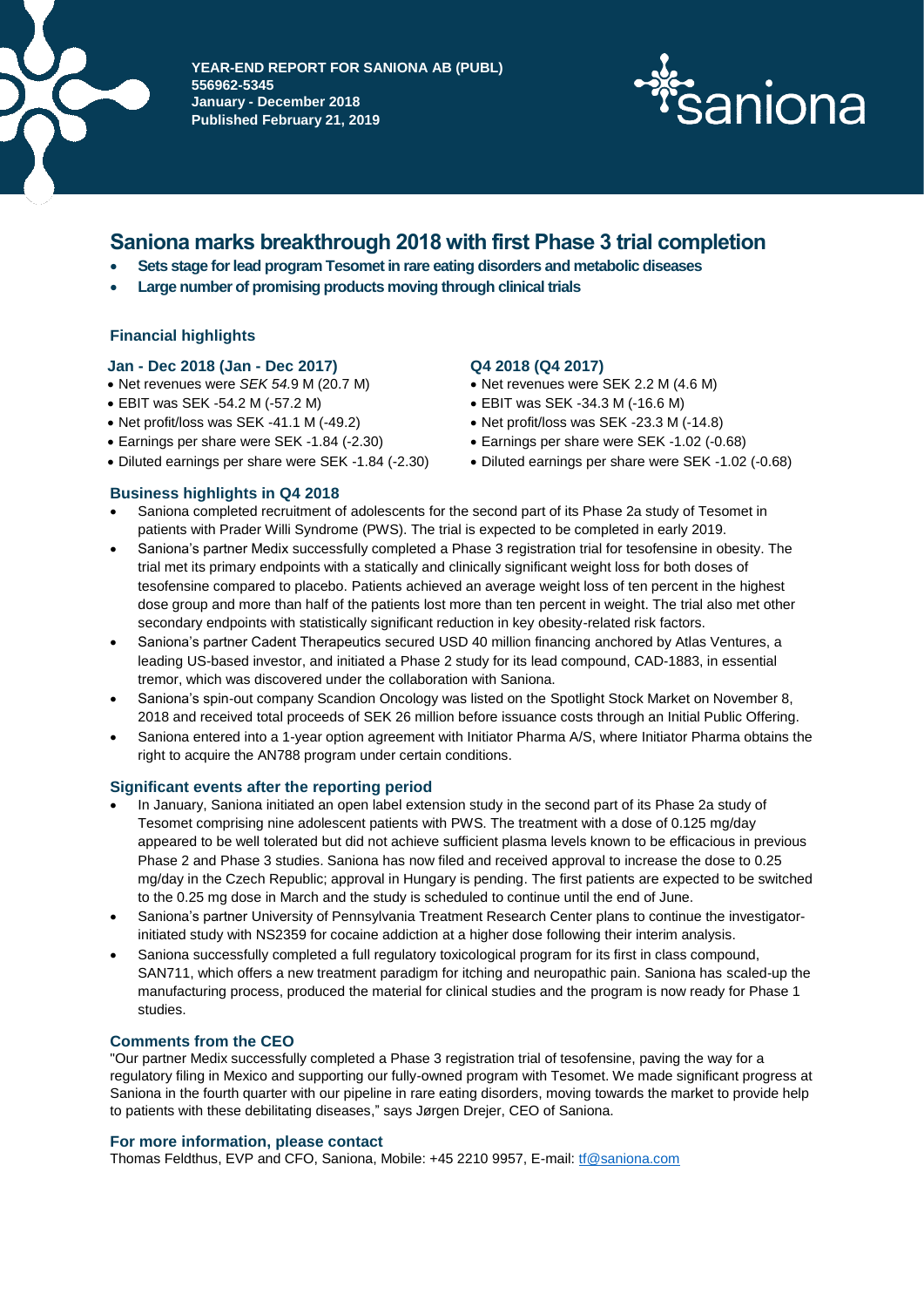

# **Letter from the CEO**

Annual results are a natural time to take stock on the events of the past year, and on the many successes that are underpinning the development of Saniona as a biotech company. In particular, the successful completion, by our partner Medix, of a Phase 3 registration trial for tesofensine in obesity really stands out. The results are deeply impressive: 10% average weight loss in 24 weeks, more than half of patients losing more than 10% in weight, and a statistically significant reduction in key obesity-related risk factors. Medix, which owns commercial rights in Mexico and Argentina, will now prepare regulatory filings in those countries, which we expect in H1 2019 with launch in 2020. As Saniona holds all rights to these data and all other commercial rights to tesofensine in the rest of the world, we believe this program has significant upside.

Seven out of 10 Mexicans are categorized as overweight or obese, more than twice the worldwide average, and eight in 10 deaths are caused by chronic, non-transmitted diseases that are linked to the overweight and obese population. This trial provides validation of tesofensine as a potentially highly efficacious treatment for obesity and may bring a significant double-digit royalty stream in both Mexico and Argentina, to help fund our broad pipeline.

#### **Tesomet development**

These results support development of Saniona's wholly-owned Tesomet, a fix-dosed combination of tesofensine and metoprolol in Phase 2 for rare eating disorders. From this and previous studies, we know that the product reduces appetite and provides a significant and clinically relevant weight loss.

We have obtained proof of concept in the first part of our Phase 2a study of Tesomet in Prader-Willi Syndrome (PWS), key opinion leaders strongly support further development and we are now working to establish the optimal dose. PWS is a significant commercial opportunity, with 20,000 patients in the US and Europe combined and potential premium pricing as an orphan drug.

Data showed the clearance of tesofensine is much slower in this patient group than in the general population, and that PWS patients consequently should be given a lower dose to obtain the same blood concentration and effect as seen on normal obese patients. Therefore, in the second part of the study in adolescent PWS patients we initially gave a conservative dose, a quarter of the dose given to adult PWS patients during the first part of the study. Since this did not resulted in the required plasma concentration, we are now continuing at a double dose in this dose optimization study.

Based on the strong efficacy on both hyperphagia and weight seen in the first part of the study in adult PWS patients, and the successful Phase 3 trial of tesofensine, the active ingredient in Tesomet, we are confident that Tesomet holds the potential of treating debilitating hyperphagia and significantly reduce weight in this severely underserved population.

#### **Phase 2a in hypothalamic obesity**

In parallel with PWS, we are exploring the potential for Tesomet in hypothalamic obesity (HO) and expect to initiate a Phase 2a study in Q1 2019. This study will include up to 25 patients, who will receive treatment for 24 weeks followed by an open-label extension, where all patients will receive Tesomet for 24 weeks, resulting in a total treatment period of 48 weeks. We expect results from the double-blind part of the study in Q4 2019 and the full data in H1 2020.

The two rare eating disorders, PWS and HO, have several factors in common, including clinical symptoms, clinical trial design, regulatory advantages from potential orphan drug designation and premium pricing as well as fast time to market due to relative short and small clinical studies.

There are no valid data about prevalence in HO, which most often occurs following surgical removal of a benign brain tumor with a reported incidence of 1/50,000. The number of patients is probably half those with PWS, since not all HO patients develop hyperphagia and associated obesity, but this is still an interesting market due to potential premium pricing under orphan drug status.

The objective is to prepare Tesomet for pivotal Phase 2b/3 studies in at least one of the two indications, PWS and HO, during 2019 and start such pivotal studies in 2020.

We have also successfully completed two Phase 1 studies and an additional preclinical toxicology study for Tesomet. The results from these trials, together with the long-term toxicology studies, provide more flexibility in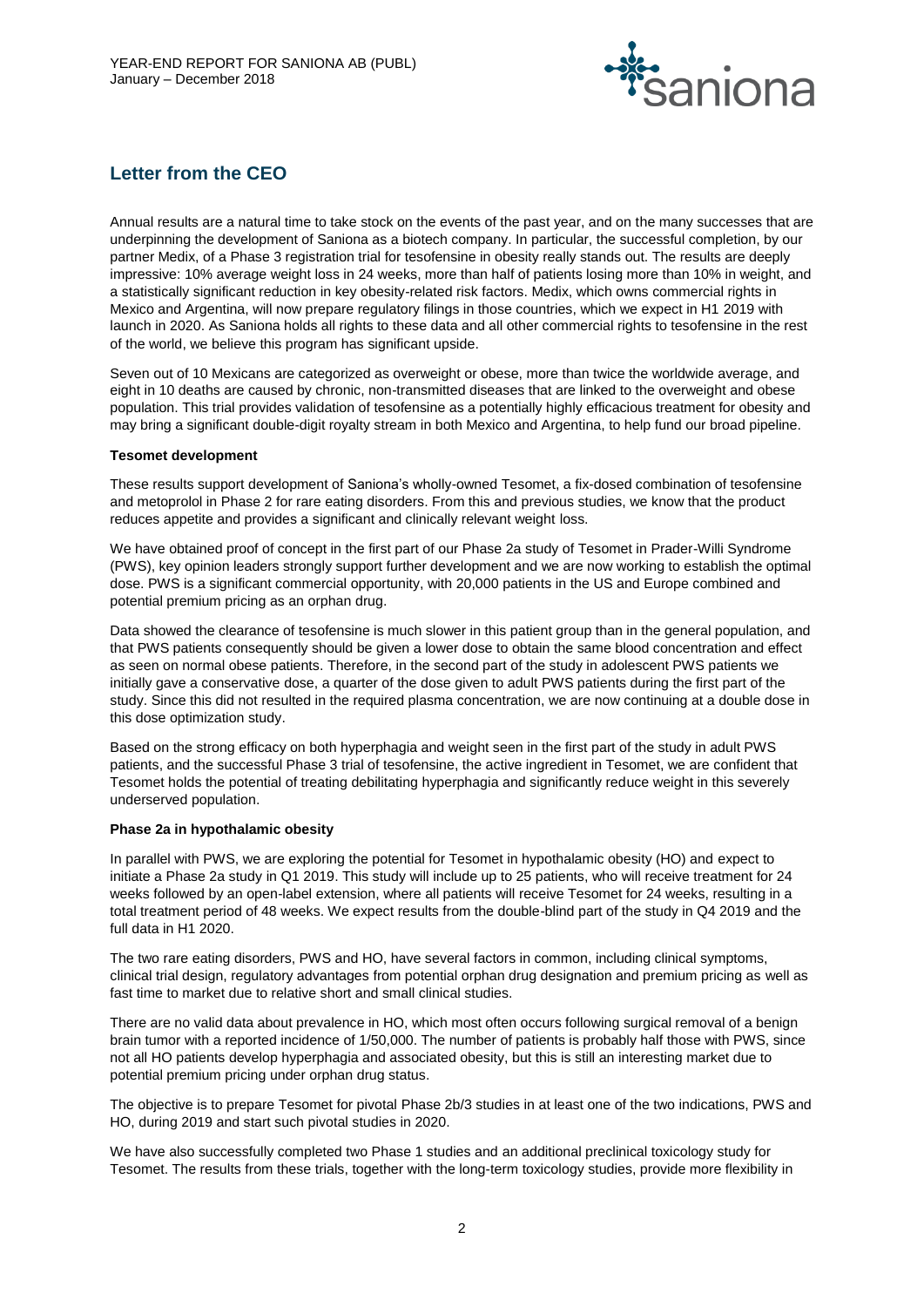

designing clinical studies (extension of ongoing PWS study and 6-12 months studies in HO) and pave the way for pivotal Phase 2b/3 trials.

#### **Progress in early pipeline**

The early-stage pipeline is progressing rapidly into the clinic and our partnerships are proving fruitful, both in the long- and short-term, providing important non-diluting funding for our own programs.

We received a €4 million milestone payment from Boehringer Ingelheim following selection of a clinical candidate for schizophrenia, bringing the total Saniona has received from this agreement to €9 million. Boehringer Ingelheim is conducting IND-enabling studies to initiate clinical studies.

Cadent Therapeutics raised \$40 million to support the development of their lead compound, CAD-1883, which comes from a collaboration with Saniona. Cadent initiated a Phase 1 study in Q1 2018, have already started a Phase 2a study for in essential tremor, and expect to start another Phase 2a study for Ataxia in H2 2020. Saniona holds an ownership stake in Cadent and will receive royalties on CAD-1883 if it reaches the market.

Saniona has completed the IND-enabling studies for SAN711 as a new and potentially game-changing treatment of neuropathic pain and itching. The compound also has potential in rare itching disorders, which Saniona potentially could pursue itself. The compound is expected to be ready to start Phase 1 studies in summer 2019.

The IK program has also made significant progress during the year and we hope to soon be able to present a clinical candidate for IND enabling studies. This is a new concept in inflammatory and autoimmune diseases and we have strong data in models for Crohn's disease and colitis, the indications in which we are most likely to develop it in collaboration with a partner. The concept may also be developed for rare diseases, potentially internally. Overall, we believe it represents an important asset for Saniona.

In addition, we have been granted SEK 1.4 million by the Danish Innovation Fund (DIF) for the development of our Kv-7 program, which could lead to a potential new treatment within urinary incontinence, pain and epilepsy, including rare types of epilepsy where there is a genetic link to Kv-7 channels and where there are currently no good treatment options.

As you can see from the above, Saniona is developing rapidly as a biotech company and we are moving a large number of promising products through value inflection points. I am deeply grateful for the efforts and commitment of our team, shareholders and partners who are supporting our efforts to combat these diseases. This year has been a very exciting one, and I am very much looking forward to continuing our journey through 2019 and beyond.

Jørgen Drejer

CEO, Saniona AB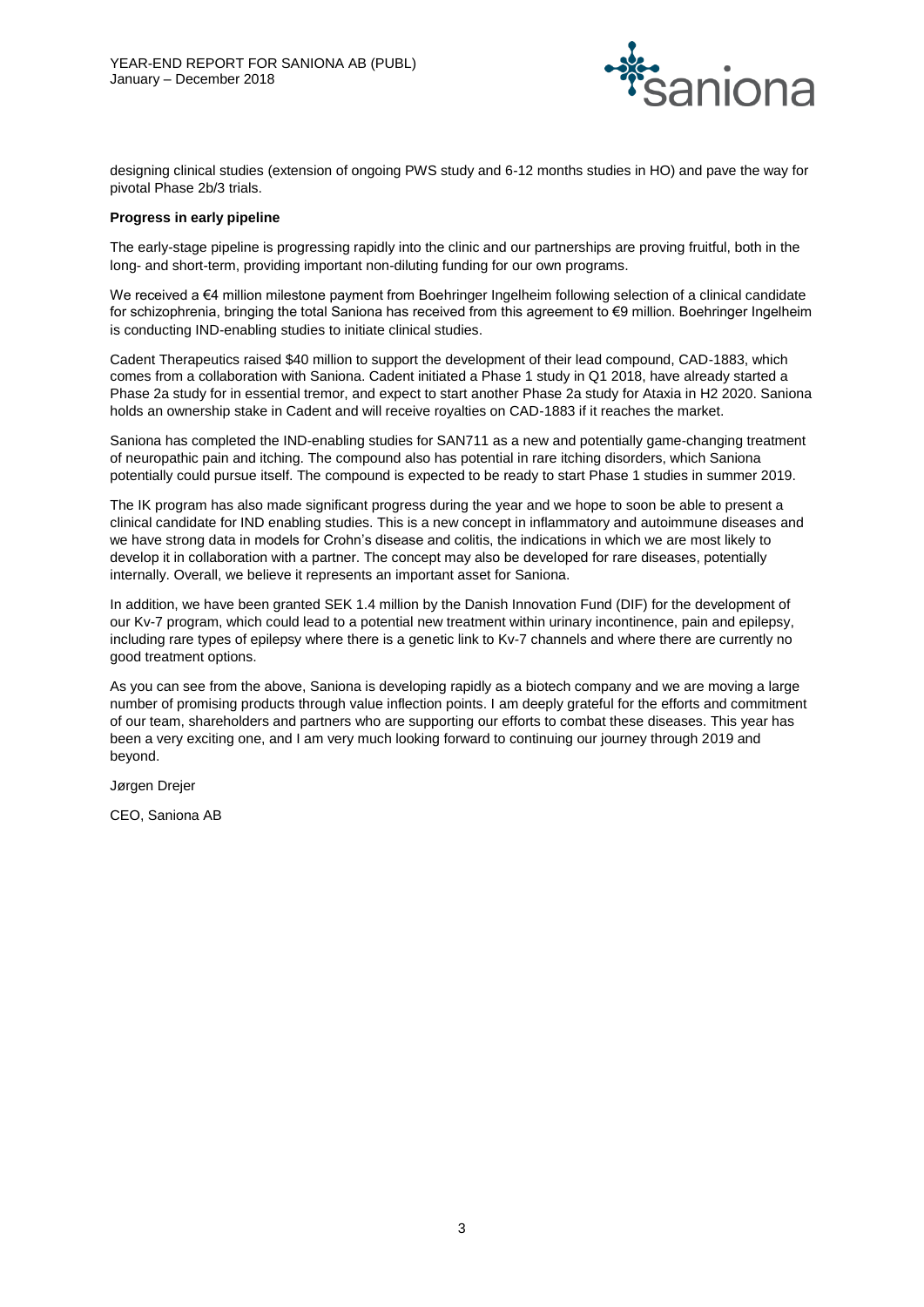

# **About Saniona**

Saniona is a research and development company focused on drugs for diseases of the central nervous system and eating disorders. The company has four programs in clinical development. Saniona intends to develop and commercialize treatments for orphan indications such as Prader-Willi syndrome and hypothalamic obesity on its own. The research is focused on ion channels and the company has a broad portfolio of preclinical programs. Saniona has partnerships with Boehringer Ingelheim GmbH, Productos Medix, S.A de S.V and Cadent Therapeutics. Saniona is based in Copenhagen, Denmark, and the company's shares are listed at Nasdaq Stockholm Small Cap (OMX: SANION).

#### **Vision and objective**

Saniona will be a leading biotech company focusing on treatment of diseases of the central nervous system and eating disorders. Saniona's overall objective is to develop new treatments both in-house and together with partners that address significant unmet medical needs. Strategically, the company intends to develop and commercialize treatments for orphan indications on its own and engage in partnerships with larger pharmaceutical companies for development programs aiming at treating large indications such as obesity.

#### **Strategy and business model**

Saniona is developing products internally with the aim of attaining market approval itself in the U.S. and Europe for certain orphan indications where the required investments are limited, and the commercial opportunities appear to be very large. Saniona is currently developing Tesomet for Prader Willi syndrome and hypothalamic obesity with emphasis on the U.S. and Europe. Patients with these rare eating disorders suffer from extreme hyperphagia which can lead to severe obesity. There is a major medical need for a product, which can provide weight loss and reduce hyperphagia in these patients. The market for such a product may be significant despite a relatively small number of patients. Furthermore, the required investments for developing Tesomet in these indications are comparatively small and the required commercial infrastructure for servicing these patients in the U.S. and Europe is manageable.

In general, the majority of Saniona's internal development programs may potentially be developed and commercialised for both orphan indications by Saniona and for larger indications in collaboration with partners. One of Saniona's short term objectives is to develop at least one of its preclinical programs to Phase 2, with the aim of positioning the product for a potential orphan indication itself or to out-license it to a pharmaceutical company to treat a more common disease.

The structure of Saniona's collaboration agreements depend on the product, the indication, the investment and the risk as well as the interest and capabilities of Saniona's partners. In general, when it decides to develop a product in collaboration with pharmaceutical company, Saniona grants its partners commercial license to a limited territory or on a world-wide basis. In exchange, Saniona's partners typically finance future research and development activities and pay Saniona upfront payments, research funding, milestone payments and royalties on product sales when the product candidates are commercialized.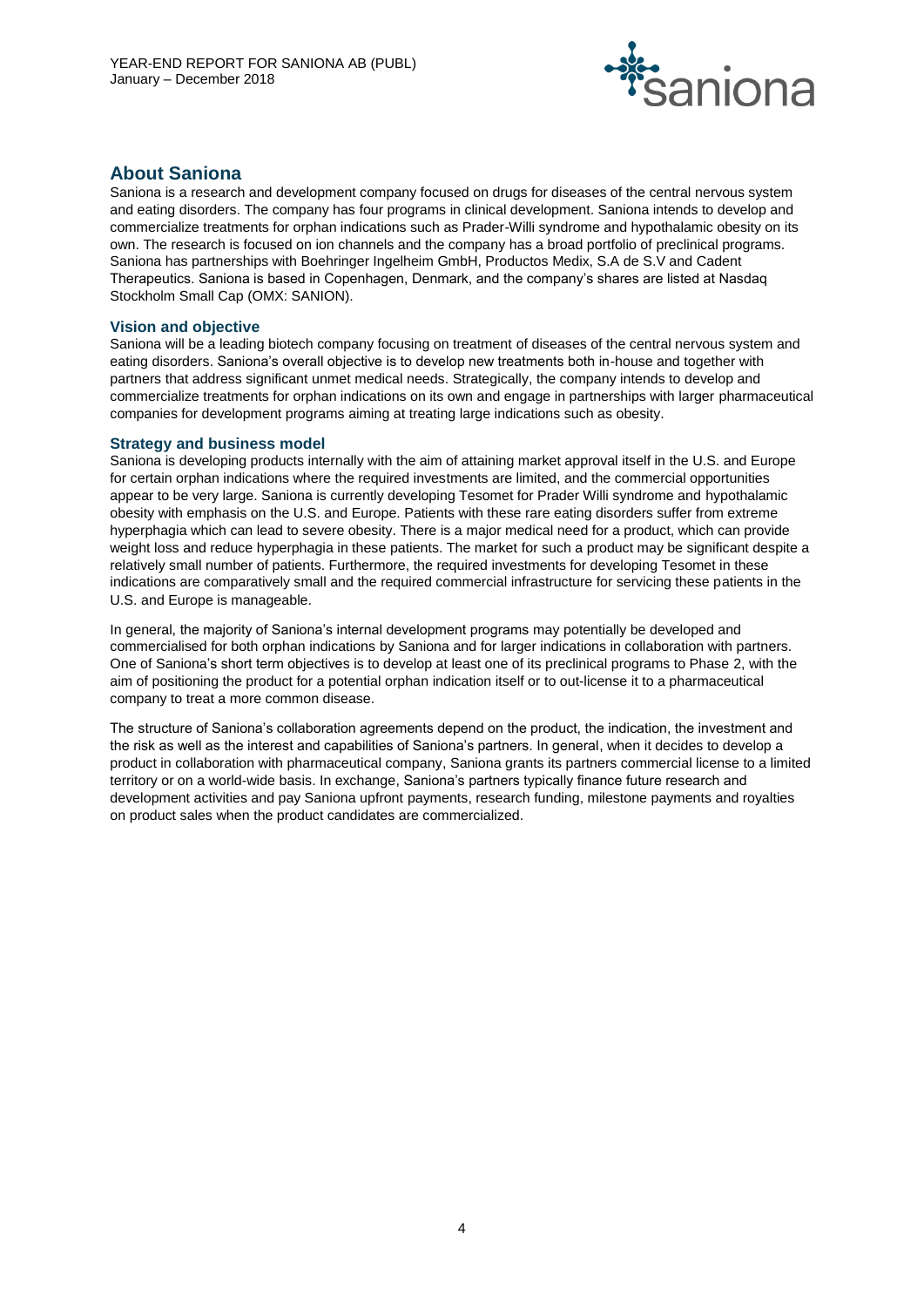

#### **Project portfolio**

Saniona has a portfolio of nine active drug development programs in clinical and pre-clinical stages, of which four are financed through partnerships or grants.

Saniona is currently conducting Phase 2 studies for Tesomet for treatment of eating disorders. In addition, Saniona is preparing to start a Phase 1 study for SAN711 for treatment of chronic pain and itching. Saniona's three research programs, which are targeting the IK, Kv7 and Nicotinic α6 ion channels, are focused on treatment of inflammatory diseases and various neurological diseases including epilepsy and Parkinson's diseases.

Saniona's partner Medix has completed a Phase 3 registration trial for tesofensine in December 2018 and expects to file a new drug application in 2019 for treatment of obesity in Mexico. Cadent Therapeutics is conducting Phase 1 and Phase 2 studies for movement disorders and Boehringer Ingelheim is preparing for Phase 1 studies in schizophrenia. In addition to this the University of Pennsylvania is conducting an investigatorinitiated clinical Phase 2a proof-of-concept study with NS2359 for treatment of cocaine addiction.

Saniona's pipeline is set out below.

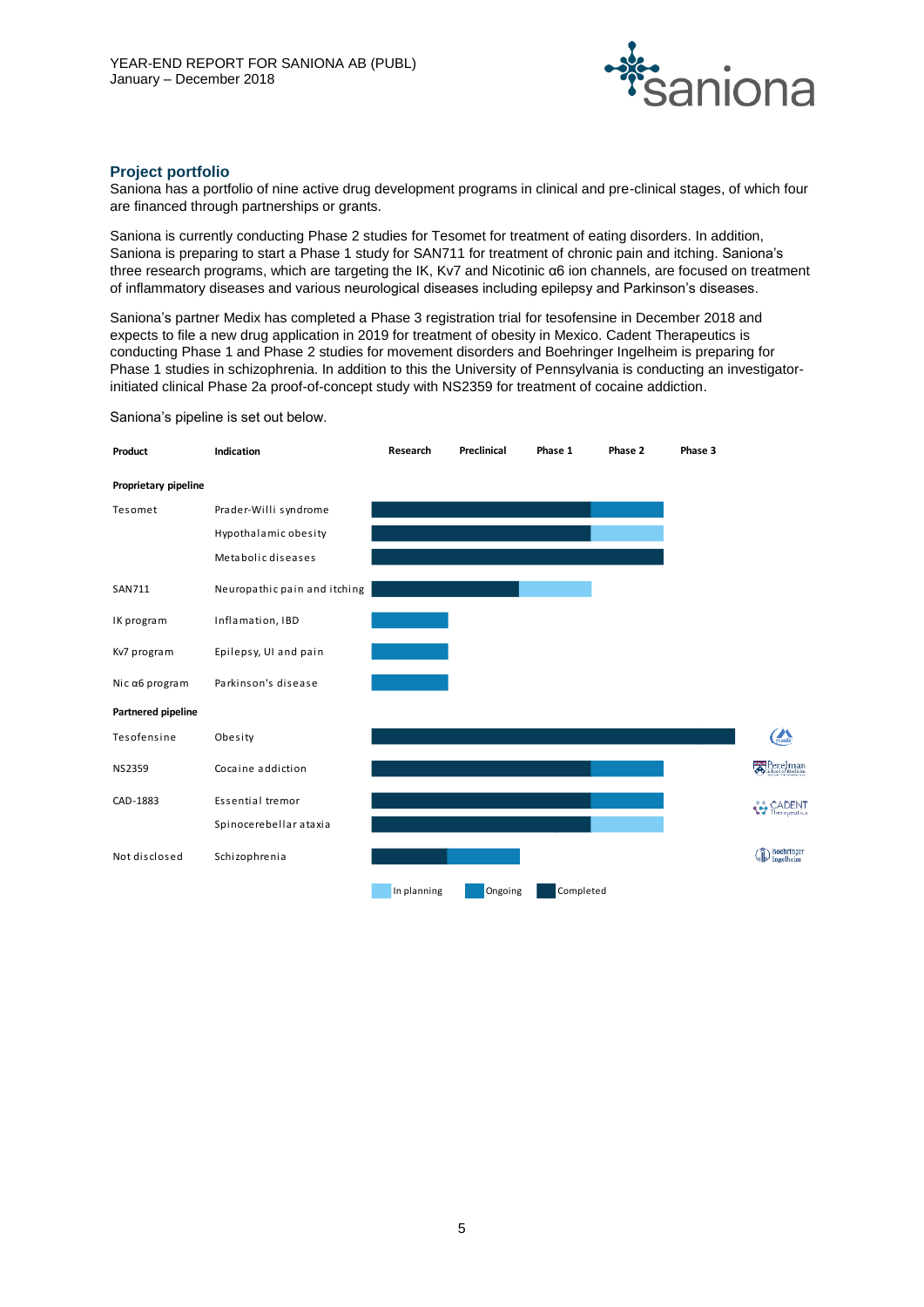

#### **Market**

Saniona's ongoing programs address significant market segments:

| Target/Program                    | <b>Indication</b>                    | <b>Market estimate</b>                             |
|-----------------------------------|--------------------------------------|----------------------------------------------------|
| <b>Tesomet</b>                    | Prader-Willi syndrome                | - Orphan indication > USD 1 billion <sup>1</sup>   |
|                                   | Hypothalamic obesity                 | - Orphan indication $>$ USD 1 billion <sup>2</sup> |
| <b>Tesofensine</b>                | Obesity                              | - USD 250 million in Mexico <sup>3</sup>           |
| <b>NS2359</b>                     | Cocaine addiction                    | $>$ USD 1.8 billion <sup>4</sup>                   |
| <b>SAN711</b>                     | Neuropathic pain                     | $>$ USD 6 billion <sup>5</sup>                     |
| Boehringer Ingelheim program      | Schizophrenia                        | $>$ USD 4.8 billion <sup>6</sup>                   |
| IK program                        | Inflammatory bowel disease           | $>$ USD 5.9 billion <sup>7</sup>                   |
| Nic-α6 program                    | Parkinson's disease                  | $>$ USD 2.8 billion <sup>8</sup>                   |
| Kv7 program                       | Pain, epilepsy, Urinary Incontinence | $>$ USD 6 billion <sup>5</sup>                     |
| <b>Cadent Therapeutic program</b> | Ataxia                               | - Orphan indication                                |

Apart from orphan indications such as Prader-Willi syndrome and hypothalamic obesity, where Saniona may develop and commercialise Tesomet on its own, Saniona will aim to partner with major pharmaceutical companies for purchasing, developing and commercializing projects from Saniona's pipeline of preclinical and clinical drug candidates.

There is a significant need for new and innovative products for the pharmaceutical companies, which often have a limited number of products in their pipelines. Therefore, the market for out-licensing of new, innovative pharmaceutical projects and product programs are considered attractive. Importantly, within the field of ion channels, there are relatively few biotech companies supplying major pharmaceutical companies with research and development projects. Combined, this is creating interesting business opportunities for Saniona.

 $\overline{a}$ 

*<sup>1</sup> Financial analysts estimate that there is 20 - 30,000 PWS patients in the US and Europe collectively and that the obtainable average price level is USD 60,000 – 150,000 per patient per year, Nordea Markets, Redeye, Jarl Securities, Leerink, JMP Securities, Canaccord Genuity, SunTrust Robinson Humphrey*

*<sup>2</sup> Financial analysts estimate that the market for hypothalamic obesity is 30-50% of the market for PWS due to fewer patients, see above*

*<sup>3</sup> Estimates of drugs for obesity in Mexico by Medix 2016*

*<sup>4</sup> Estimates by TRC*

*<sup>5</sup> Major markets 2012, Decision Resources*

*<sup>6</sup> Schizophrenia Forecast 7 major market, Datamonitor, 2014*

*<sup>7</sup> Major markets 2014, Datamonitor*

*<sup>8</sup> The market for Parkinson's disease is estimated to be USD 2.8 billion in the 7 major markets in 2014, Datamonitor 2016*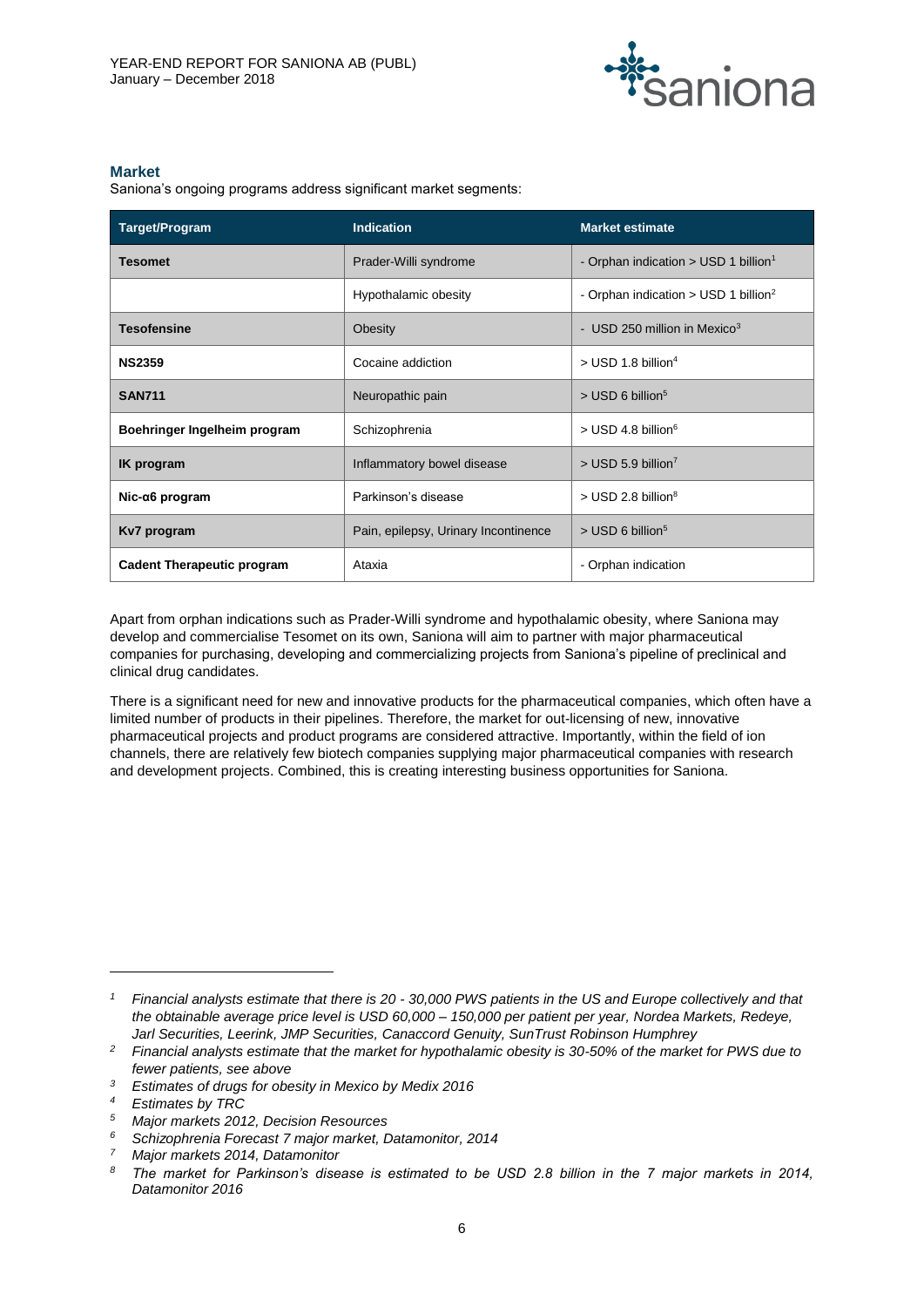

# **Financial review**

# **Financial key figures**

|                                             |         | 2018-10-01 | 2017-10-01 | 2018-01-01 | 2017-01-01 |
|---------------------------------------------|---------|------------|------------|------------|------------|
|                                             |         | 2018-12-31 | 2017-12-31 | 2018-12-31 | 2017-12-31 |
| Net sales, KSEK                             |         | 2,216      | 4,621      | 54,884     | 20,692     |
| Total operating expenses, KSEK              |         | -36,478    | $-21,219$  | $-109,089$ | $-77,881$  |
| Operating profit/loss, KSEK                 | *       | $-34,263$  | $-16,598$  | $-54,206$  | $-57,189$  |
| Operating margin, %                         | $\ast$  | $-1546%$   | $-359%$    | -99%       | -276%      |
| Cash flow from operating activities. KSEK   |         | $-7,579$   | -17,482    | $-22,920$  | $-57,339$  |
| Cash flow per share, SEK                    | $\star$ | 0.44       | $-0.79$    | 1.11       | $-1.41$    |
| Earnings per share, SEK                     |         | $-1.02$    | $-0.68$    | $-1.84$    | $-2.30$    |
| Diluted earnings per share, SEK             |         | $-1.02$    | $-0.68$    | $-1.84$    | $-2.30$    |
| Average shares outstanding                  |         | 22,850,645 | 21,762,520 | 22,288,524 | 21,416,810 |
| Diluted average shares outstanding          |         | 22,877,327 | 21,789,512 | 22,314,283 | 21,452,001 |
| Shares outstanding at the end of the period |         | 23,324,413 | 21,762,520 | 23,324,413 | 21,762,520 |
| Average number of employees, #              |         | 23.4       | 24.7       | 23.5       | 24.1       |
|                                             |         |            |            | 2018-12-31 | 2017-12-31 |
| Cash and cash equivalent, KSEK              |         |            |            | 54,678     | 22,313     |
| Equity, KSEK                                |         |            |            | 39,457     | 37,628     |
| Total equity and liabilities, KSEK          |         |            |            | 83,075     | 48,375     |
| Liquidity ratio, %                          | $\star$ |            |            | 162%       | 377%       |
| Equity ratio, %                             | $\ast$  |            |            | 47%        | 78%        |
| Equity per share, SEK                       | $\ast$  |            |            | 1.69       | 1.73       |

\* = Alternative performance measures

#### **Definitions and relevance of alternative performance measures**

Saniona presents certain financial measures in the year-end report that are not defined according to IFRS, so called alternative performance measures. These have been noted with an "\*" in the table above. The company considers that these measures provide valuable supplementary information for investors and company management as they enable an assessment of relevant trends of the company's performance. These financial measures should not be regarded as substitutes for measures defined per IFRS. Since not all companies calculate financial measures in the same way, these are not always comparable to measures used by other companies. The definition and relevance of key figures not calculated according to IFRS are set-out in the table below.

| <b>Key figure</b>              | <b>Definition</b>                                                                        | <b>Relevance</b>                                                                                                                                                                                                    |
|--------------------------------|------------------------------------------------------------------------------------------|---------------------------------------------------------------------------------------------------------------------------------------------------------------------------------------------------------------------|
| <b>Operating profit/loss</b>   | Profit/loss before financial items<br>and tax.                                           | The operating profit/loss is used to measure the profit/loss<br>generated by the operating activities.                                                                                                              |
| <b>Operating margin</b>        | Operating profit/loss as a<br>proportion of revenue.                                     | The operating margin shows the proportion of revenue that<br>remains as profit before financial items and taxes and has<br>been included to allow investors to get an impression of the<br>company's profitability. |
| <b>Liquidity ratio</b>         | Current assets divided by current<br>liabilities.                                        | Liquidity ratio has been included to show the Company's<br>short-term payment ability.                                                                                                                              |
| <b>Equity ratio</b>            | Shareholders' equity as a<br>proportion of total assets.                                 | The equity ratio shows the proportion of total assets covered<br>by equity and provides an indication of the company's<br>financial stability and ability to survive in the long term.                              |
| Average number of<br>employees | Average number of employees<br>employed during the period.                               | This key figure may explain part of the development in<br>personnel expenses and has been included to provide an<br>impression of how the number of employees at the company<br>has developed.                      |
| <b>Equity per share</b>        | Equity divided by the shares<br>outstanding at the end of the<br>period.                 | Equity per share has been included to provide investors with<br>information about the equity reported in the balance sheet as<br>represented by one share.                                                          |
| Cash flow per share            | Cash flow for the period divided by<br>the average shares outstanding for<br>the period. | Cash flow per share has been included to provide investors<br>with information about the cash flow represented by one<br>share during the period.                                                                   |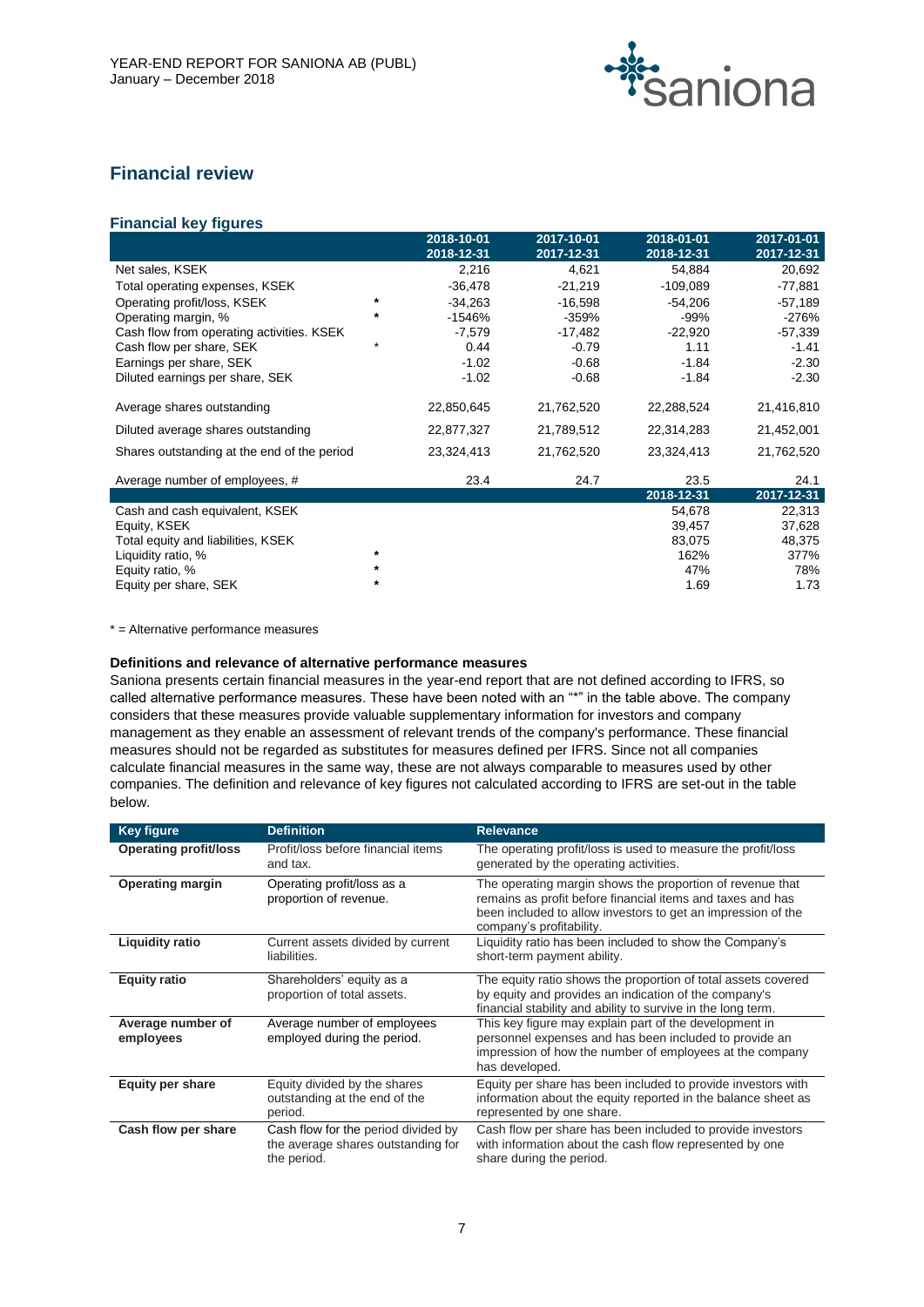

#### **Derivation of alternative performance measurers**

|                                | 2018-10-01 | 2017-10-01 | 2018-01-01 | 2017-01-01 |
|--------------------------------|------------|------------|------------|------------|
|                                | 2018-12-31 | 2017-12-31 | 2018-12-31 | 2017-12-31 |
|                                |            |            |            |            |
| Operation profit/loss, KSEK    | $-34.263$  | $-16.598$  | $-54.206$  | $-57,189$  |
| Net sales, KSEK                | 2.216      | 4.621      | 54,884     | 20,692     |
| Operating margin, %            | $-1546%$   | -359%      | -99%       | -276%      |
|                                |            |            |            |            |
| Cash flow for the period, KSEK | 9.987      | $-17.267$  | 24.738     | $-30.134$  |
| Average shares outstanding     | 22.850.645 | 21,762,520 | 22,288,524 | 21,416,810 |
| Cash flow per share, SEK       | 0.44       | $-0.79$    | 1.11       | $-1.41$    |

|                                             | 2018-12-31 | 2017-12-31 |
|---------------------------------------------|------------|------------|
|                                             |            |            |
| Current assets, KSEK                        | 70,668     | 40,569     |
| Current liabilities, KSEK                   | 43.617     | 10,747     |
| Liquidity ratio, %                          | 162%       | 377%       |
| Equity, KSEK                                | 39,457     | 37,628     |
| Total equity and liabilities, KSEK          | 83.075     | 48,375     |
| Equity ratio, %                             | 47%        | 78%        |
| Equity, KSEK                                | 39.457     | 37,628     |
| Shares outstanding at the end of the period | 23,324,413 | 21,762,520 |
| Equity per share, SEK                       | 1.69       | 1.73       |

#### **Revenues and result of the operation**

#### **Revenue**

Total revenues during the fourth quarter of 2018 was SEK 2.2 million (4.6). In 2018, revenues comprised research funding under the agreements with Boehringer Ingelheim. In 2017, revenues comprised research funding under the agreements with Boehringer Ingelheim and BenevolentAl.

Saniona generated total revenues of SEK 54.9 million (20.7) for the full year of 2018. In 2018, revenues comprised a research milestone payment of SEK 41.8 million ( $\epsilon$  4 million) as a result of the candidate selection by Boehringer Ingelheim and research funding totalling SEK 13.1 million under the agreements with Boehringer Ingelheim and BenevolentAl. In 2017, revenues comprised research funding under the agreements with Boehringer Ingelheim, BenevolentAl and Cadent Therapeutics.

#### **Operating profit/loss**

The operating loss for the fourth quarter was SEK 34.3 million (16.6).

The company recognized operating expenses of SEK 36.5 million (21.2) for the fourth quarter of 2018.

External costs amounted to SEK 29.4 million (13.7) and personnel costs amounted to SEK 6.0 million (6.3). In the fourth quarter of 2018, external expenses comprised primarily development costs in relation to Tesomet followed by preclinical development costs in relation to SAN711 and research and development costs in relation to the Kv7 program and the IK program. In the fourth quarter of 2017, external expenses comprised primarily development costs in relation to Tesomet followed by research and development costs in relation to the IK program and SAN711.

The company recognized an operating loss of SEK 54.2 million (loss 57.2) for the full year of 2018. The company recognized operating expenses of SEK 109.1 million (77.9) whereof external expenses amounted to SEK 80.1 million (51.4) and personnel costs amounted to SEK 24.2 million (22.7). In 2018, external expenses comprised primarily development costs in relation to Tesomet followed by preclinical development costs in relation to SAN711 and research and development costs in relation to the IK program. In 2017, external expenses comprised primarily development costs in relation to Tesomet followed by research and development costs in relation to the IK program and SAN711, and costs in relation to the listing on Nasdaq Stockholm Small Cap.

#### **Cash flow**

Operating cash flow for the fourth quarter of 2018 was an outflow of SEK 7.5 million (outflow of 17.7). Consolidated cash flow for the fourth quarter of 2018 was an inflow of SEK 10.0 million (outflow of 17.3).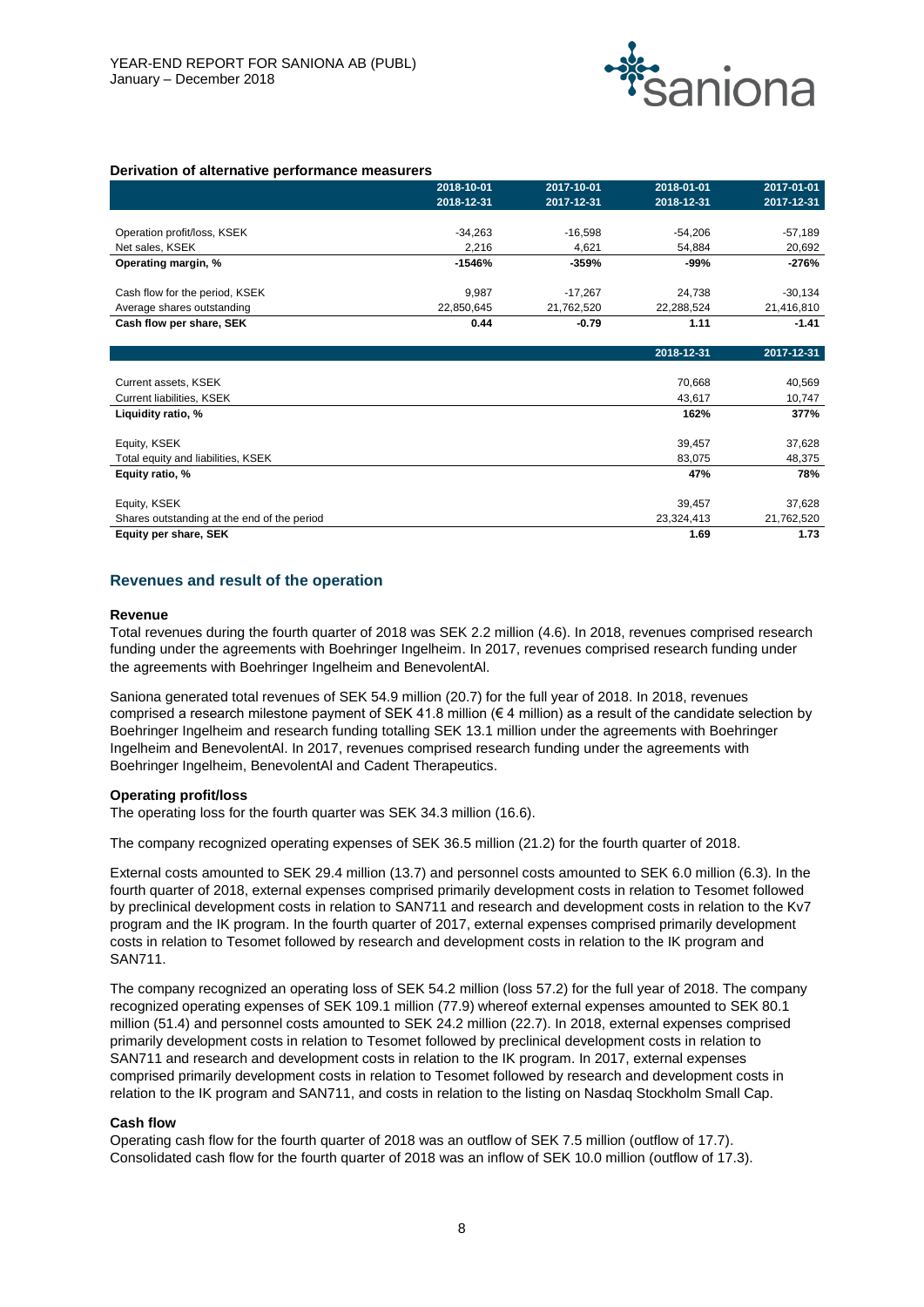

Operating cash flow for the full year of 2018 was an outflow of SEK 22.7 million (outflow of 56.6). Consolidated cash flow for the full year of 2018 was an inflow of SEK 24.7 million (outflow of 30.1).

In 2018, the operating cash flow is explained by the operating loss and an improvement in working capital primarily due to an increase in prepayments from customers and a reduction in trade receivables. The consolidated cash flow in 2018 is further explained by an inflow from finance activities of SEK 46.7 million through the issue of convertible loan notes to Nice & Green totalling SEK 48 million of which SEK 6 million has not been converted at the balance sheet date. The balance of SEK 42 million was converted into equity during 2018 and the net proceeds of SEK 40.7 million is recorded under new share issues after deduction of issuing expenses. The consolidated cash flow in 2017 is explained by an inflow from the private placement in the second quarter of 2017 of SEK 33.2 million after finance expenses and an outflow from the one-time payment to NeuroSearch for the remaining rights in Saniona's preclinical and clinical assets (see note 9) and the operating loss during the period.

#### **Financial position**

The equity ratio was 48 (78) % as of December 31, 2018, and equity was SEK 39.5 million (37.6). Cash and cash equivalents amounted to SEK 54.7 million (22.3) as of December 31, 2018. Total assets as of December 31, 2018, were SEK 83.1 million (48.4).

#### **The share, share capital and ownership structure**

At December 31, 2018, the number of shares outstanding amounted to 23,324,413 (21,762,520). The company established a warrant program on July 1, 2015, totalling 64,000 warrants, on July 1, 2017, totalling 38,500 warrants, on January 19, 2018 totalling 286,003 warrants and on July 1, 2018, totalling 45,013 warrants. At December 31, 2018, the company had 5,569 (5,195) shareholders excluding holdings in life insurance and foreign custody account holders.

#### **Personnel**

As of December 31, the number of employees was 25 (26) of which 13 (14) are women. Of these employees, 3 (3) are part-time employees and 22 (23) are full-time employees, and a total of 20 (21) work in the company's research and development operations. 12 (12) of Saniona's employees hold PhDs, 2 (3) hold university degrees, 8 (8) have laboratory training and the remaining 3 (3) have other degrees.

#### **Operational risks and uncertainties**

All business operations involve risk. Managed risk-taking is necessary to maintain good profitability. Risk may be due to events in the external environment and may affect a certain industry or market. Risk may also be company specific.

The main risks and uncertainties which Saniona is exposed to are related to drug development, the company's collaboration agreements, competition, technology development, patent, regulatory requirements, capital requirements and currencies.

The Group's programs are sold primarily to pharmaceutical companies and spin-outs funded by pharmaceutical companies and venture capital firms. Historically, the Group has not sustained any losses on trade receivables and other receivables.

Currency risks is the risk that the fair value of future cash flows fluctuate because of changed exchange rates. Exposure to currency risk is primarily sourced from payment flows in foreign currency and from the translation of balance sheet items in foreign currency, as well as upon the translation of foreign subsidiaries' income statements and balance sheets to the Group's reporting currency, which is SEK.

A more detailed description of the Group's risk exposure and risk management is included in Saniona's 2017 Annual Report. There are no major changes in the Group's risk exposure and risk management in 2018.

#### **Audit review**

This year-end report has not been subject to review by the company's auditors.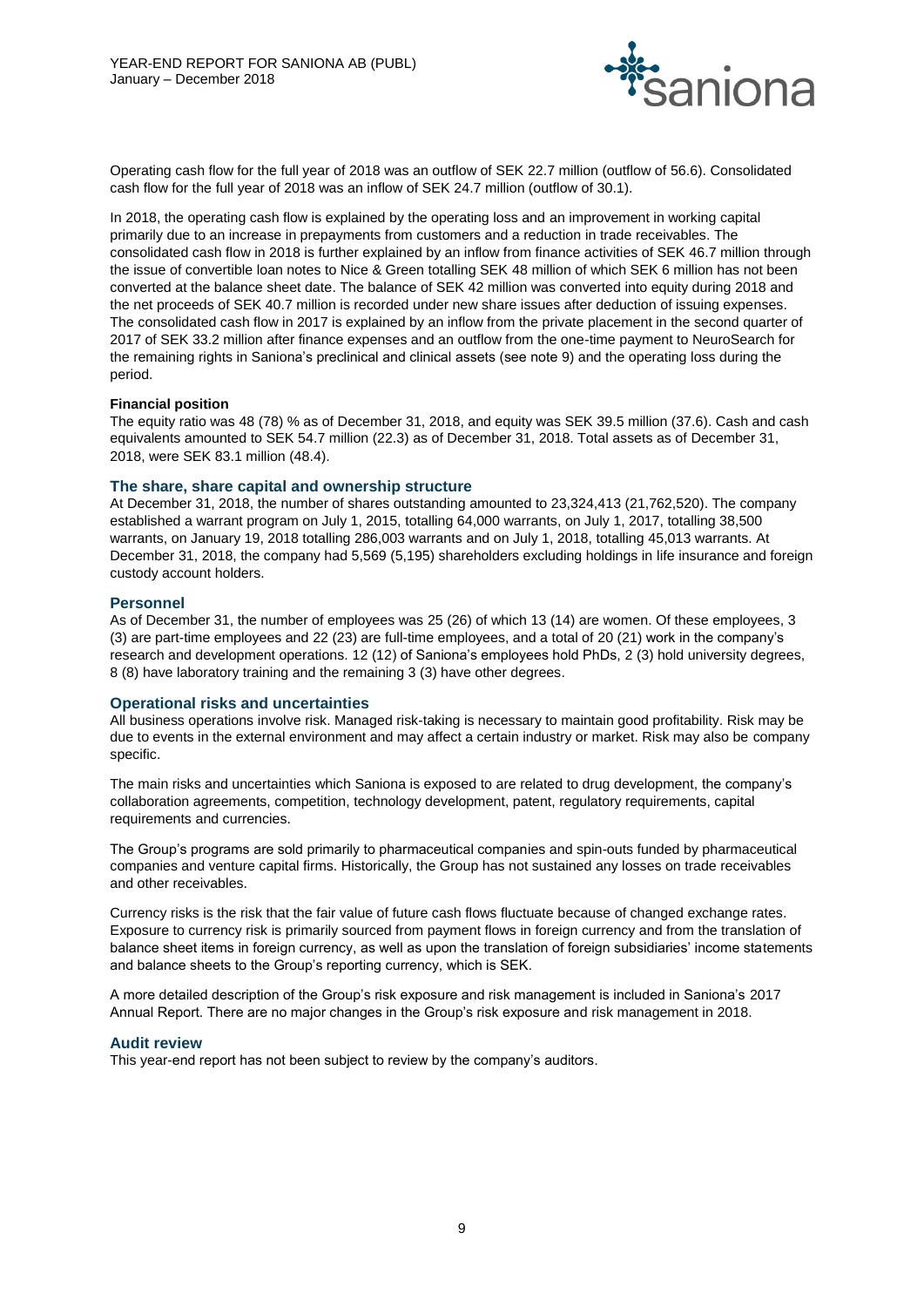

#### **Financial calendar**

| Interim Report Q1             | May 29, 2019      |
|-------------------------------|-------------------|
| <b>Annual General Meeting</b> | May 29, 2019      |
| Interim Report Q2             | August 21, 2019   |
| Interim Report Q3             | November 13, 2019 |
| Year-End Report 2019          | February 20, 2020 |

#### **Annual General Meeting 2019**

Saniona's Annual General Meeting will be held at Setterwalls Advokatbyrå AB's office at Stortorget 23, Malmö, Sweden on May 29, 2019 at 4 pm CET.

The Board of Directors proposes that no dividend will be paid for the 2018 financial year.

The Annual Report for 2018 will be published on www.saniona.com no later than April 30, 2019. It will also be available at Saniona's head office at Baltorpvej 154, 2750 Ballerup, Denmark.

Shareholders who wish to have a matter addressed at the Annual General Meeting should, to ensure that the proposal may be considered, send such proposal to the Board of Directors no later than April 2, 2019. The Board of Directors can be contacted by email to tf@saniona.com marked "Annual General Meeting" or through regular mail to: Saniona AB, Att.: Thomas Feldthus, Baltorpvej 154, DK-2750 Ballerup, Denmark.

The Nomination Committee's member are: Søren Skjærbæk, owner of Ursuslaw, Vejle, Denmark, appointed by Jørgen Drejer; John Haurum, professional board member for life science companies and former CEO of F-star Biotechnology Limited, Cambridge, UK, appointed by Thomas Feldthus; and J. Donald deBethizy, Chairman of Saniona AB's Board of Directors.

Shareholders who would like to submit proposals to the Nomination Committee can do so via e-mail to tf@saniona.com marked "Recommendation to the Nomination Committee" or by ordinary mail to the address: Saniona AB, Att. Thomas Feldthus, Baltorpvej 157, DK-2750 Ballerup, Denmark.

The Board of Directors and the CEO of Saniona AB (publ) provide their assurance that the year-end report provides a fair and true overview of the Parent Company's and the Group's operations, financial position and results, and describes material risks and uncertainties faced by the parent Company and the companies in the Group.

Malmö, February 21, 2019 Saniona AB

J. Donald deBethizy - Chairman Jørgen Drejer – CEO and board member

Claus Bræstrup – Board member Anna Ljung - Board member

Carl Johan Sundberg - Board member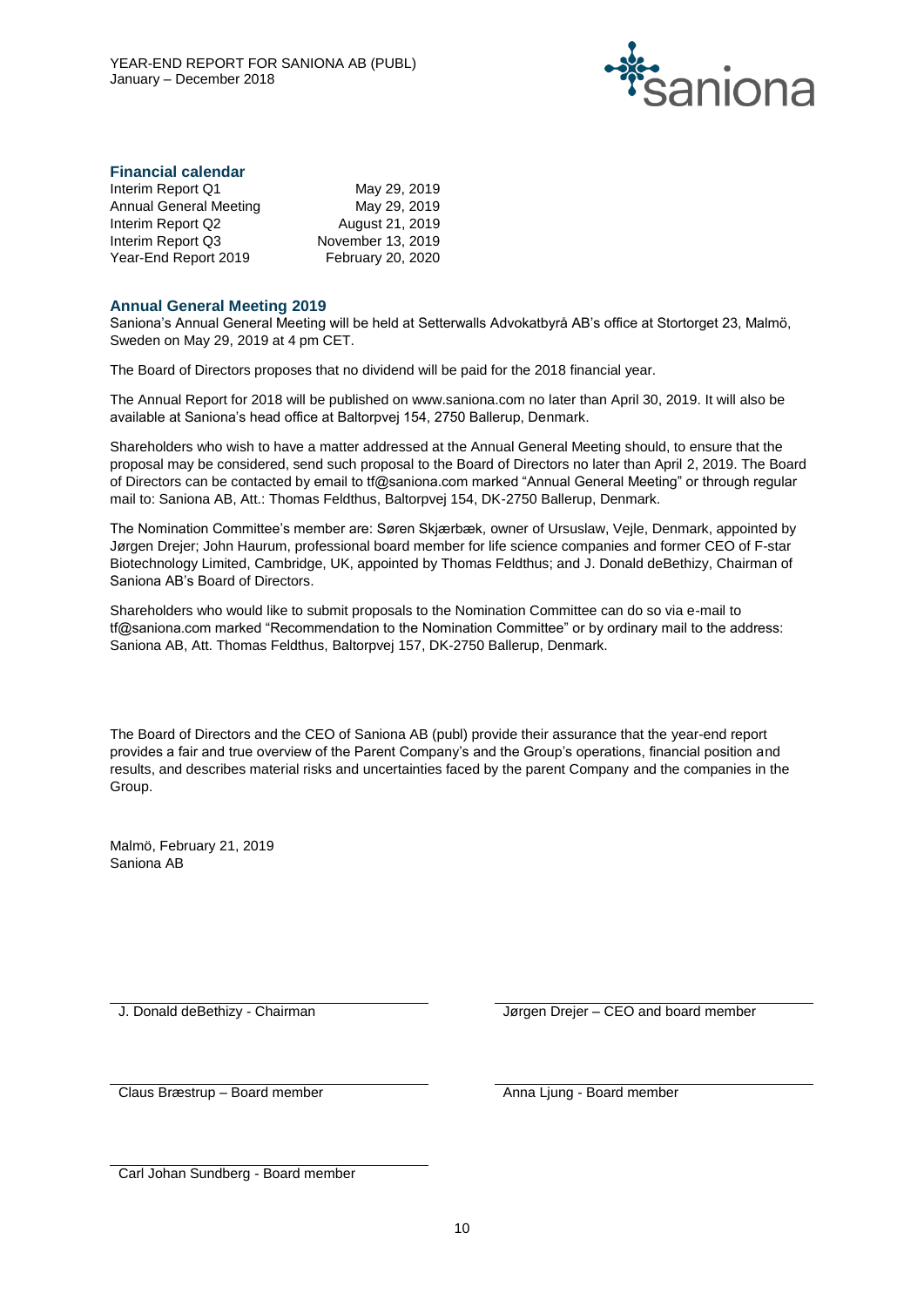

# **Condensed consolidated statement of comprehensive income – Group**

| <b>KSEK</b>                                      |             | 2018-10-01 | 2017-10-01 | 2018-01-01 | $2017 - 01 - 01$ |
|--------------------------------------------------|-------------|------------|------------|------------|------------------|
|                                                  | <b>Note</b> | 2018-12-31 | 2017-12-31 | 2018-12-31 | 2017-12-31       |
|                                                  | $1 - 2$     |            |            |            |                  |
| Net sales                                        | 3           | 2,216      | 4,621      | 54,884     | 20,692           |
| Total operating income                           |             | 2,216      | 4.621      | 54,884     | 20,692           |
|                                                  |             |            |            |            |                  |
| Raw materials and consumables                    |             | $-925$     | $-1,071$   | $-4,089$   | $-3,263$         |
| Other external costs                             |             | $-29,386$  | $-13,712$  | $-80,149$  | $-51,387$        |
| Personnel costs                                  | 4           | $-5,979$   | $-6,277$   | $-24,219$  | $-22,671$        |
| Depreciation and write-downs                     |             | $-189$     | $-157$     | $-632$     | $-561$           |
| Total operating expenses                         |             | $-36,478$  | $-21,219$  | $-109,089$ | $-77,881$        |
|                                                  |             |            |            |            |                  |
| <b>Operating profit/loss</b>                     |             | $-34,263$  | $-16,598$  | $-54,206$  | $-57,189$        |
|                                                  |             |            |            |            |                  |
| Share of result of associates                    | 8           | 6,505      |            | 6,174      |                  |
| Other financial income                           |             |            | 1,853      |            | 1,289            |
| Other financial expenses                         |             | $-88$      |            | $-261$     | $-376$           |
| <b>Total financial items</b>                     |             | 6,417      | 1,853      | 5,913      | 914              |
|                                                  |             |            |            |            |                  |
| Profit/loss after financial items                |             | $-27,846$  | $-14,745$  | $-48,292$  | $-56,275$        |
|                                                  |             |            |            |            |                  |
| Tax on net profit                                | 5           | 4,505      | $-14$      | 7,233      | 7,086            |
| Profit/loss for the period                       |             | $-23,341$  | $-14,758$  | $-41,059$  | $-49,190$        |
|                                                  |             |            |            |            |                  |
| Other comprehensive income                       |             |            |            |            |                  |
| Item that may be reclassified to profit and loss |             |            |            |            |                  |
| <b>Translation differences</b>                   |             | $-74$      | $-1,076$   | 625        | $-968$           |
| Total other comprehensive income net after       |             |            |            |            |                  |
| tax                                              |             | $-74$      | $-1,076$   | 625        | $-968$           |
|                                                  |             |            |            |            |                  |
| Total comprehensive income                       |             | $-23,415$  | $-15,835$  | $-40,434$  | $-50,157$        |
|                                                  |             | $-1.02$    | $-0.68$    | $-1.84$    |                  |
| Earnings per share, SEK                          |             |            |            |            | $-2.30$          |
| Diluted earnings per share, SEK                  |             | $-1.02$    | $-0.68$    | $-1.84$    | $-2.30$          |

The recognized loss and total comprehensive income are all attributable to the shareholders of the Parent Company, since there is no non-controlling interest in the subsidiaries of the Group.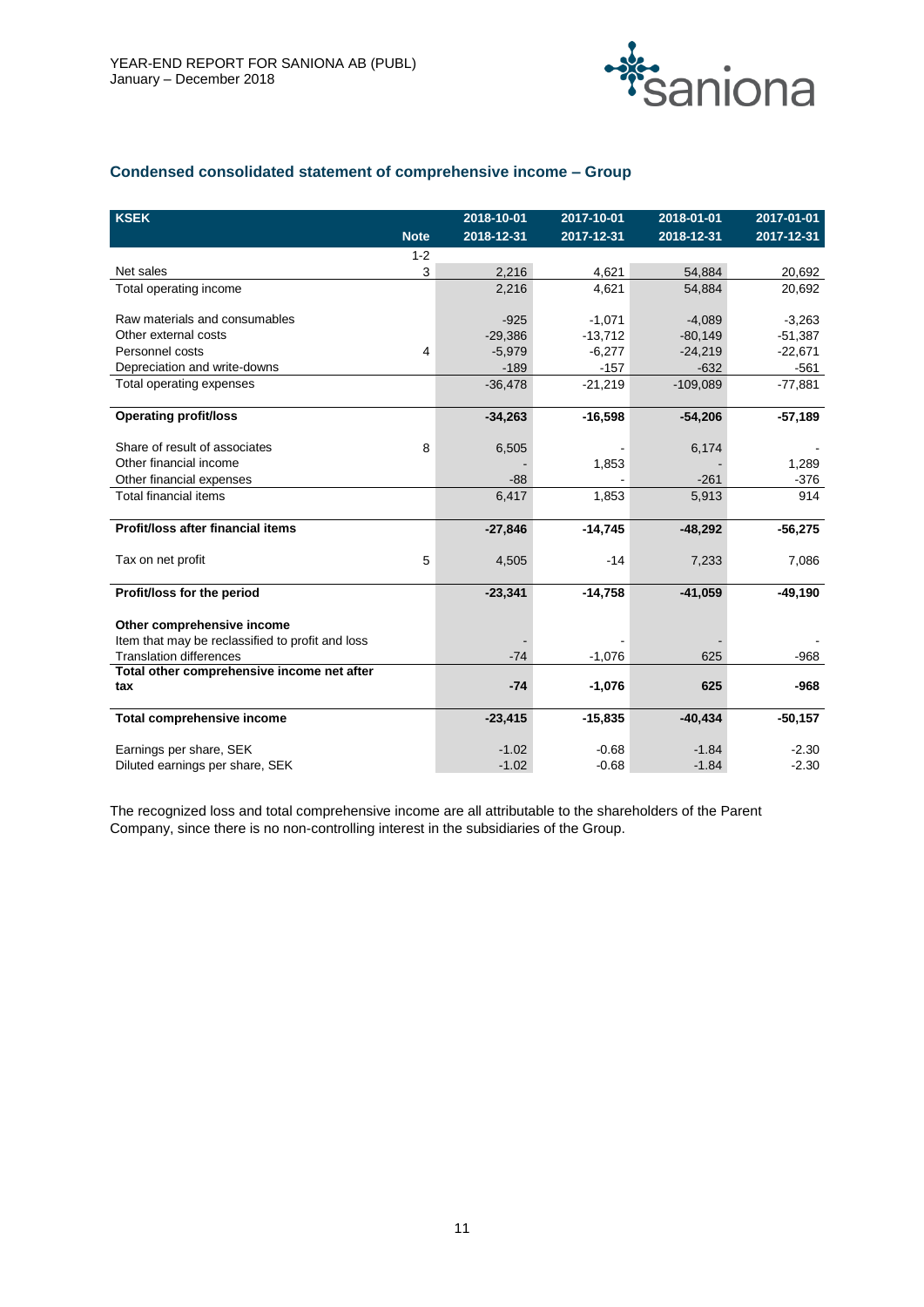

# **Condensed consolidated statement of financial position – Group**

| <b>KSEK</b>                             | <b>Note</b> | 2018-12-31 | 2017-12-31 |
|-----------------------------------------|-------------|------------|------------|
|                                         | $1 - 2$     |            |            |
| <b>ASSETS</b>                           |             |            |            |
| Fixtures, fittings, tools and equipment |             | 1,841      | 1,366      |
| Tangible assets                         |             | 1,841      | 1,366      |
|                                         |             |            |            |
| Investments in associated companies     | 8           | 6,505      | 331        |
| Other long-term receivables             | 9           | 3,999      | 6,019      |
| <b>Financial assets</b>                 |             | 10,504     | 6,350      |
|                                         |             |            |            |
| Deferred tax                            |             | 62         | 89         |
| <b>Non-current assets</b>               |             | 12,407     | 7,806      |
| Trade receivables                       |             | 2,093      | 7,180      |
| Current tax assets                      | 5           | 7,568      | 7,276      |
| Other receivables                       |             | 4,654      | 3,261      |
| Prepayments and accrued income          |             | 1,675      | 540        |
| Current receivables                     |             | 15,990     | 18,256     |
| Cash and cash equivalent                |             | 54,678     | 22,313     |
| <b>Current assets</b>                   |             | 70,668     | 40,569     |
| <b>Total assets</b>                     |             | 83,075     | 48,375     |
| <b>EQUITY AND LIABILITIES</b>           |             |            |            |
| Share capital                           | 10          | 1,166      | 1,088      |
| Additional paid in capital              | 10          | 157,118    | 116,452    |
| Retained earnings                       |             | $-76,992$  | $-29,321$  |
| Currency translation reserve            |             | $-777$     | $-1,402$   |
| Profit/loss for the period              |             | $-41,059$  | $-49,190$  |
| <b>Equity</b>                           |             | 39,457     | 37,628     |
| Prepayments from customers              |             | 25,944     | 604        |
| Trade payables                          |             | 7,243      | 5,209      |
| Convertible loan                        | 10          | 6,000      | 0          |
| Other payables                          |             | 616        | 511        |
| Accrued expenses and deferred income    |             | 3,815      | 4,423      |
| <b>Current liabilities</b>              |             | 43,617     | 10,747     |
| <b>Total liabilities</b>                |             | 43,617     | 10,747     |
| <b>Total equity and liabilities</b>     |             | 83.075     | 48,375     |
|                                         |             |            |            |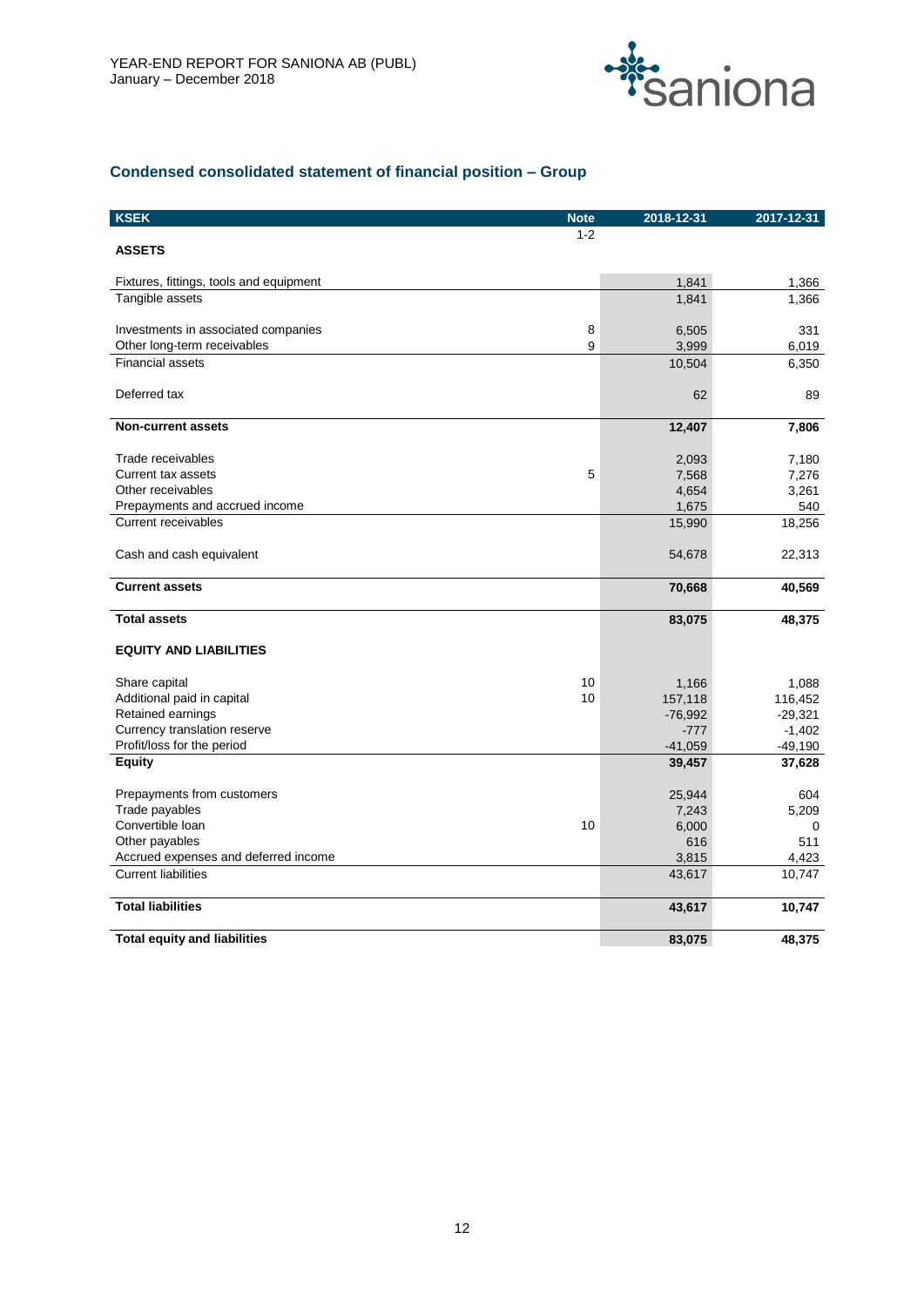

# **Condensed consolidated statement of changes in equity – Group**

|                                                                  | <b>Number of</b><br>shares | <b>Share</b><br>capital | <b>Additional</b><br>paid in<br>capital | <b>Translation</b><br>reserves | <b>Retained</b><br>earnings | Shareholders'<br>equity |
|------------------------------------------------------------------|----------------------------|-------------------------|-----------------------------------------|--------------------------------|-----------------------------|-------------------------|
|                                                                  |                            |                         |                                         |                                |                             |                         |
| <b>January 1, 2017</b>                                           | 20,841,467                 | 1,042                   | 83,323                                  | $-434$                         | $-29,680$                   | 54,252                  |
| <b>Comprehensive income</b>                                      |                            |                         |                                         |                                |                             |                         |
| Profit/loss for the year                                         |                            |                         |                                         |                                | $-49,190$                   | $-49,190$               |
| Other comprehensive income:                                      |                            |                         |                                         |                                |                             |                         |
| <b>Translation differences</b>                                   |                            |                         |                                         | $-968$                         |                             | $-968$                  |
| <b>Total comprehensive income</b>                                |                            |                         |                                         | $-968$                         | $-49,190$                   | $-50,157$               |
|                                                                  |                            |                         |                                         |                                |                             |                         |
| <b>Transactions with owners</b>                                  |                            |                         |                                         |                                |                             |                         |
| Shares issued for cash<br>Expenses related to capital increase   | 921,053                    | 46                      | 34,954                                  |                                |                             | 35,000                  |
| Share-based compensation                                         |                            |                         | $-1,825$                                |                                |                             | $-1,825$                |
| expenses                                                         |                            |                         |                                         |                                | 359                         | 359                     |
| <b>Total transactions with owners</b>                            | 921,053                    | 46                      | 33,129                                  | $\bf{0}$                       | 359                         | 33,534                  |
|                                                                  |                            |                         |                                         |                                |                             |                         |
| December 31, 2017                                                | 21,762,520                 | 1,088                   | 116,452                                 | $-1,402$                       | $-78,511$                   | 37,628                  |
| <b>January 1, 2018</b>                                           | 21,762,520                 | 1,088                   | 116,452                                 | $-1,402$                       | $-78,511$                   | 37,628                  |
| <b>Comprehensive income</b>                                      |                            |                         |                                         |                                |                             |                         |
| Profit/loss for the year                                         |                            |                         |                                         |                                | $-41,059$                   | $-41,059$               |
| Other comprehensive income:                                      |                            |                         |                                         |                                |                             |                         |
| <b>Translation differences</b>                                   |                            |                         |                                         | 625                            |                             | 625                     |
| Total comprehensive income                                       |                            |                         |                                         | 625                            | $-41,059$                   | $-40,434$               |
|                                                                  |                            |                         |                                         |                                |                             |                         |
| <b>Transactions with owners</b>                                  |                            |                         |                                         |                                |                             |                         |
| Shares issued for cash                                           | 1,561,893                  | 78                      | 41,922                                  |                                |                             | 42,000                  |
| Expenses related to capital increase<br>Share-based compensation |                            |                         | $-1,255$                                |                                |                             | $-1,255$                |
| expenses                                                         |                            |                         |                                         |                                | 1,519                       | 1,519                   |
| <b>Total transactions with owners</b>                            | 1,561,893                  | 78                      | 40,666                                  | $\bf{0}$                       | 1,519                       | 42,263                  |
|                                                                  |                            |                         |                                         |                                |                             |                         |
| December 31, 2018                                                | 23,324,413                 | 1,166                   | 157,118                                 | $-777$                         | $-118,051$                  | 39,457                  |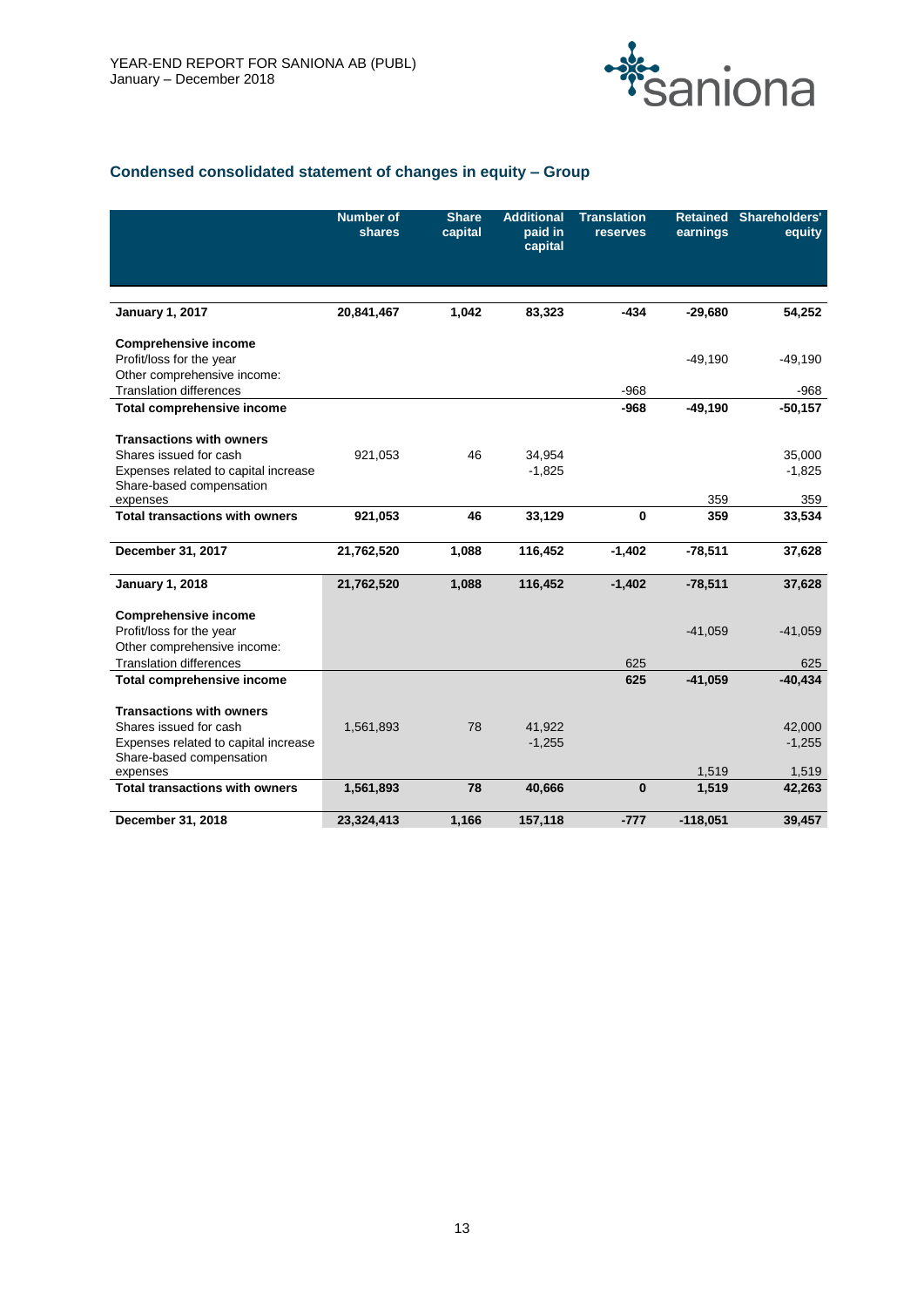

# **Condensed consolidated statement of cash flows – Group**

| <b>KSEK</b>                                                   | <b>Note</b> | 2018-10-01<br>2018-12-31 | 2017-10-01<br>2017-12-31 | 2018-01-01<br>2018-12-31 | 2017-01-01<br>2017-12-31 |
|---------------------------------------------------------------|-------------|--------------------------|--------------------------|--------------------------|--------------------------|
|                                                               |             |                          |                          |                          |                          |
| Operating loss before financial items                         |             | $-34,263$                | $-16,598$                | $-54,206$                | $-57,189$                |
| Adjustments for non-cash transactions                         |             | 363                      | 284                      | 2,118                    | 918                      |
| Changes in working capital                                    |             | 26,410                   | $-1,387$                 | 29,428                   | $-347$                   |
| Cash flow from operating activities before<br>financial items |             | $-7,491$                 | $-17,701$                | $-22,659$                | $-56,617$                |
|                                                               |             |                          |                          |                          |                          |
| Interest income received                                      |             |                          | 1,853                    |                          | 1,289                    |
| Interest expenses paid                                        |             | $-88$                    |                          | $-261$                   | $-376$                   |
| Tax paid                                                      |             | $\Omega$                 | $-1,635$                 |                          | $-1,635$                 |
| Cash flow from operating activities                           |             | $-7,579$                 | $-17,482$                | $-22,920$                | $-57,339$                |
|                                                               |             |                          |                          |                          |                          |
| <b>Investing activities</b>                                   |             |                          |                          |                          |                          |
| Investment in tangible assets                                 |             | $-552$                   | -43                      | $-1,107$                 | $-708$                   |
| Investments in associated companies                           | 8           |                          |                          |                          | $-331$                   |
| Investment in other financial assets                          |             | 479                      | 258                      | 2,021                    | $-4,931$                 |
| Cash flow from investing activities                           |             | $-73$                    | 215                      | 914                      | $-5,970$                 |
|                                                               |             |                          |                          |                          |                          |
| <b>Financing activities</b>                                   |             |                          |                          |                          |                          |
| Convertible Ioan                                              | 10          | 5,000                    |                          | 6,000                    |                          |
| New share issue                                               | 10          | 12,639                   |                          | 40,745                   | 33,175                   |
| Cash flow from financing activities                           |             | 17,639                   | $\bf{0}$                 | 46,745                   | 33,175                   |
|                                                               |             |                          |                          |                          |                          |
| Cash flow for the period                                      |             | 9,987                    | $-17,267$                | 24,738                   | $-30,134$                |
| Cash and cash equivalents at beginning of period              |             | 37,292                   | 40,869                   | 22,313                   | 53,261                   |
| Exchange rate adjustments                                     |             | 7,399                    | $-1,288$                 | 7,626                    | $-815$                   |
| Cash and cash equivalents at end of period                    |             | 54,678                   | 22,313                   | 54,678                   | 22,313                   |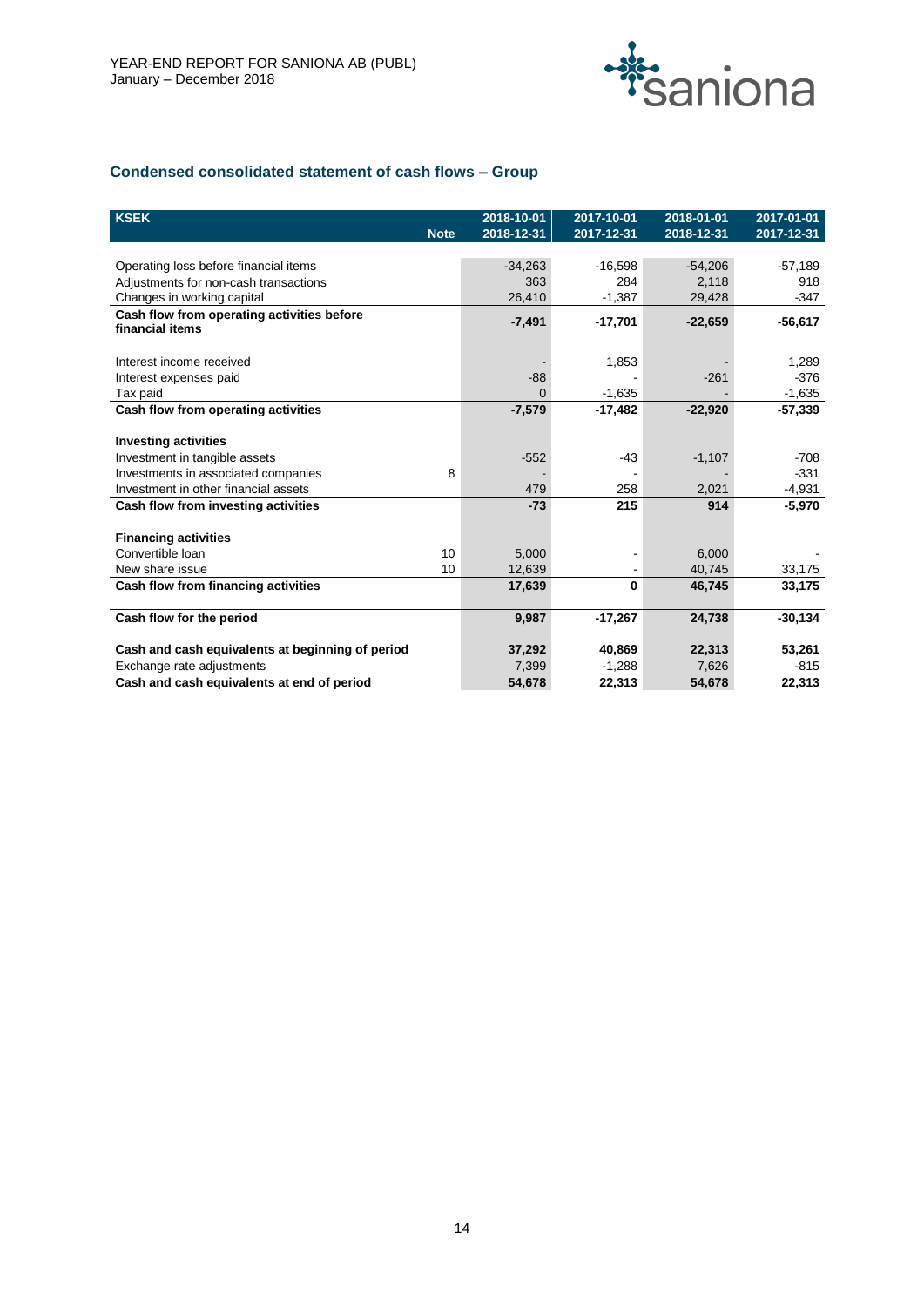

# **Statement of income – Parent Company**

| <b>KSEK</b>                       |             | 2018-10-01 | 2017-10-01 | 2018-01-01     | 2017-01-01 |
|-----------------------------------|-------------|------------|------------|----------------|------------|
|                                   | <b>Note</b> | 2018-12-31 | 2017-12-31 | 2018-12-31     | 2017-12-31 |
|                                   | $1 - 2$     |            |            |                |            |
| Net sales                         |             |            |            |                |            |
| Total operating income            |             | $\Omega$   | $\Omega$   | $\Omega$       | $\Omega$   |
|                                   |             |            |            |                |            |
| Raw materials and consumables     |             | $-2$       | -4         | $-10$          | -20        |
| Other external costs              |             | $-1,848$   | $-1,529$   | $-5,524$       | $-7,218$   |
| Personnel costs                   |             | $-596$     | $-322$     | $-2,379$       | $-1,249$   |
| Total operating expenses          |             | $-2,447$   | $-1,854$   | $-7,912$       | $-8,487$   |
|                                   |             |            |            |                |            |
| <b>Operating profit/loss</b>      |             | $-2,447$   | $-1,854$   | $-7,912$       | $-8,487$   |
|                                   |             |            |            |                |            |
| Share of result of associates     |             | 6,505      |            | 6,174          |            |
| Other financial income            |             | 544        | 343        | 1,900          | 1,085      |
| Other financial expenses          |             | $-10$      | $-50$      | $-144$         | $-259$     |
| <b>Total financial items</b>      |             | 7,038      | 293        | 7,931          | 826        |
|                                   |             |            |            |                |            |
| Profit/loss after financial items |             | 4,592      | $-1,561$   | 19             | $-7,660$   |
|                                   |             |            |            |                |            |
| Tax on net profit                 |             | $\Omega$   | 0          | $\overline{0}$ | $\Omega$   |
|                                   |             |            |            |                |            |
| <b>Profit/loss</b>                |             | 4,592      | $-1,561$   | 19             | $-7,660$   |
|                                   |             |            |            |                |            |

# **Statement of comprehensive income – Parent Company**

| <b>KSEK</b>                                                                                                  | <b>Note</b> | 2018-10-01<br>2018-12-31 | 2017-10-01<br>2017-12-31 | 2018-01-01<br>2018-12-31 | 2017-01-01<br>2017-12-31 |
|--------------------------------------------------------------------------------------------------------------|-------------|--------------------------|--------------------------|--------------------------|--------------------------|
| <b>Profit/loss</b>                                                                                           | $1 - 2$     | 4,592                    | $-1,561$                 | 19                       | $-7,660$                 |
| Other comprehensive income<br>Item that may be reclassified to profit and loss<br>Other comprehensive income |             |                          | ۰                        |                          |                          |
| Total other comprehensive income net after tax                                                               |             |                          | 0                        |                          | 0                        |
| Total comprehensive income                                                                                   |             | 4,592                    | $-1,561$                 | 19                       | $-7,660$                 |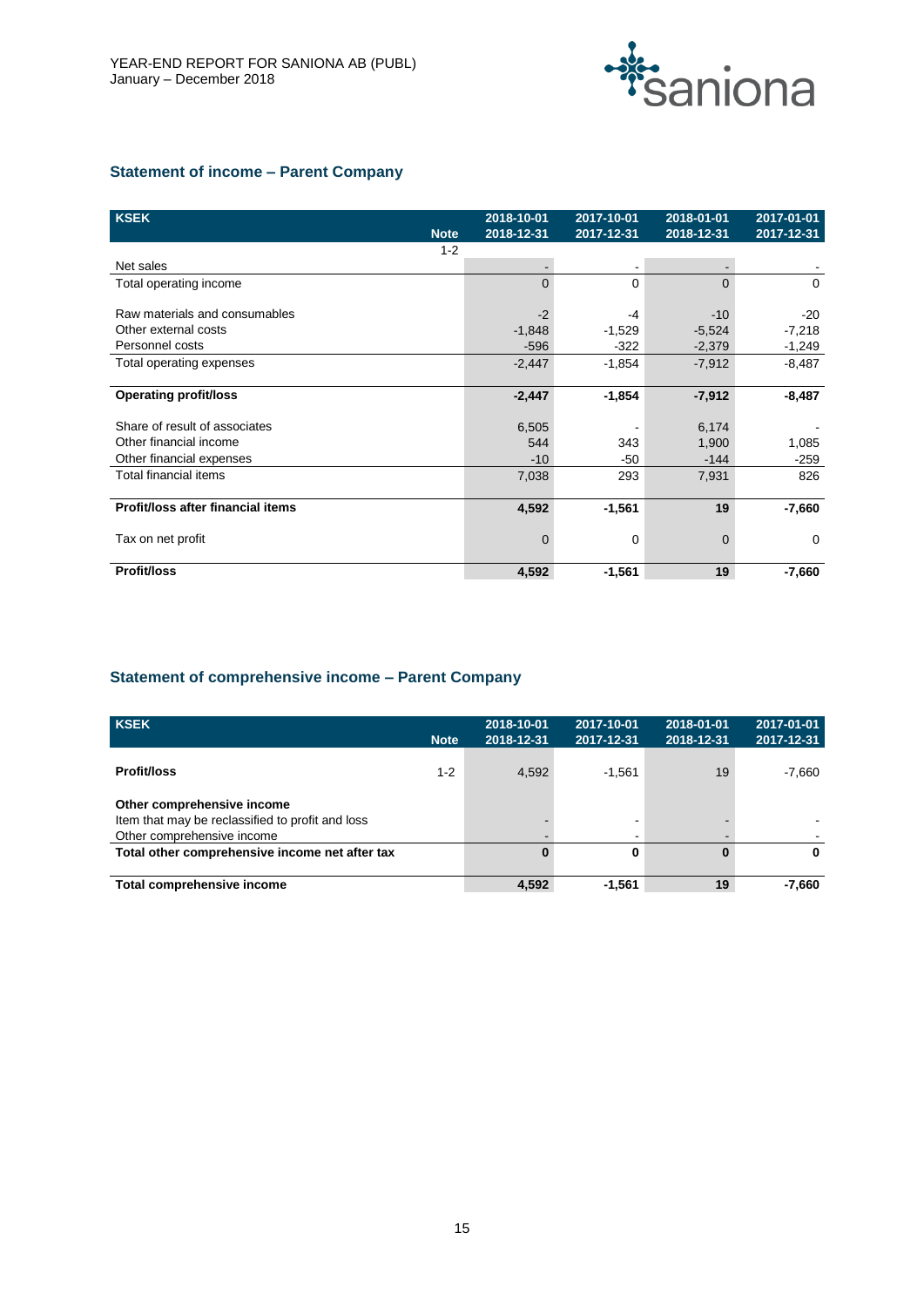

# **Balance Sheet – Parent Company**

| <b>KSEK</b><br><b>Note</b>          | 2018-12-31 | 2017-12-31 |
|-------------------------------------|------------|------------|
|                                     |            |            |
| <b>ASSETS</b>                       |            |            |
| Investment in subsidiaries          | 11,832     | 11,832     |
| Investments in associated companies | 6,505      | 331        |
| <b>Financial assets</b>             | 18,337     | 12,162     |
| <b>Non-current assets</b>           | 18,337     | 12,162     |
| Receivables from group companies    | 112,424    | 69,062     |
| Other receivables                   | 257        | 122        |
| Prepayments and accrued income      | 977        | 95         |
| <b>Current receivables</b>          | 113,658    | 69,279     |
|                                     |            |            |
| Cash and cash equivalent            | 13,435     | 17,120     |
| <b>Current assets</b>               | 127,093    | 86,399     |
|                                     |            |            |
| <b>Total assets</b>                 | 145,429    | 98,561     |
| <b>EQUITY AND LIABILITIES</b>       |            |            |
| Restricted equity                   |            |            |
| Share capital<br>10                 | 1,166      | 1,088      |
| Unrestricted equity                 |            |            |
| Additional paid in capital<br>10    | 155,607    | 114,941    |
| Retained earnings                   | $-17,979$  | $-10,318$  |
| Profit for the period               | 19         | $-7,660$   |
| <b>Equity</b>                       | 138,813    | 98,050     |
| Convertible Ioan<br>10              | 6,000      |            |
| Other payables                      | 616        | 511        |
| <b>Current liabilities</b>          | 6,616      | 511        |
| <b>Total liabilities</b>            | 6,616      | 511        |
| <b>Total equity and liabilities</b> | 145,429    | 98,561     |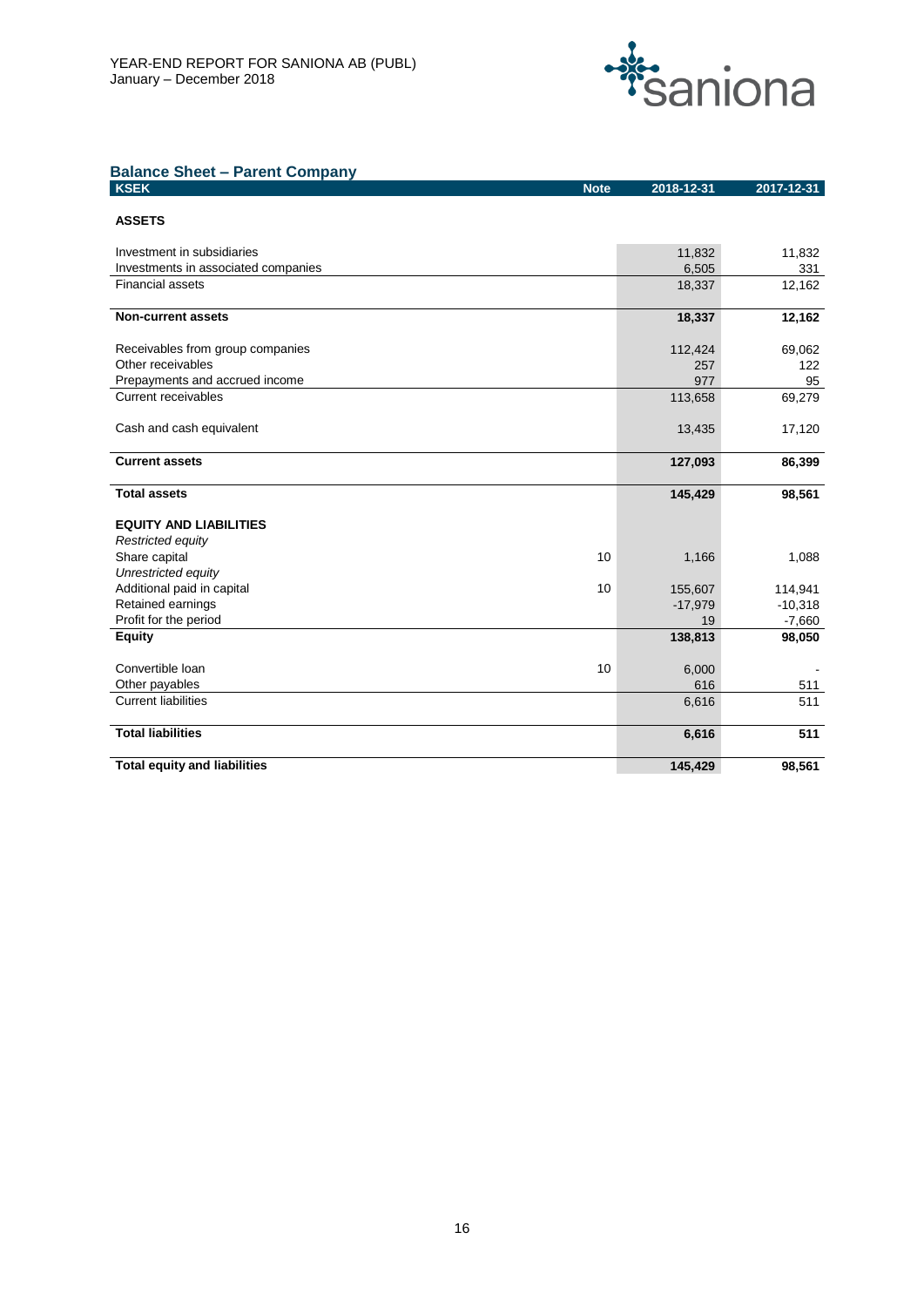

# **Notes**

#### **Note 1 General Information**

Saniona AB (publ), Corporate Registration Number 556962-5345, the Parent Company and its subsidiaries, collectively the Group, is a publicly listed research and development company focused on drugs for diseases of the central nervous system, autoimmune diseases, metabolic diseases and treatment of pain. The Parent Company is a limited liability company registered in the municipality of Malmö in the county of Skåne, Sweden. The address of the head office is Baltorpvej 154, DK-2750 Ballerup, Denmark. Saniona is listed at Nasdaq Stockholm Small Cap. The Parent Company's share is traded under the ticker SANION and the ISIN code SE0005794617.

#### **Note 2 Significant accounting policies**

The year-end report has been prepared in accordance with IAS 34 Interim reporting. The Group applies the International Financial Reporting Standards (IFRS) and interpretations of IFRS IC as adopted by the EU, the Annual Accounts Act and the Financial Reporting Board's recommendation RFR 1, Supplementary Accounting Rules for Groups.

The condensed consolidated financial statements have been prepared under the historical cost convention, except in the case of certain financial assets and liabilities, which are measured at fair value. The condensed consolidated financial statements are presented in Swedish kronor (SEK) which is also the functional currency of the Parent Company.

The applied accounting principles are in accordance with those described in the Annual Report for 2017. More detailed information about the Group's and the Parent Company's accounting and valuation principles can be found in the Annual Report for 2017, which is available on www.saniona.com. New and amended standards and interpretations implemented as of January 1, 2018, such as IFRS 15 on revenue recognition and IFRS 9 for financial instruments, has not had any significant impact on the Group's financial statements and implementation of the new standards does not require restatement of previous periods since the effects are insignificant.

Disclosures in accordance with IAS 34 Interim Financial Reporting are presented either in the notes or elsewhere in the year-end report.

#### **Effects of new accounting policies**

#### **IFRS 16 Leasing**

IFRS 16 Leasing will enter into force on January 1, 2019. Apart from rental agreements in relation to the company's premises, the company has no other lease commitments as of December 31, 2018. Therefore, the new standard will only impact the financial statements insofar as rental contracts for premises. This means that Saniona will recognize the value of its rental contract in relation to the company's premises as a lease asset and a lease liability in the balance sheet from January 1, 2019. The company does not expect the new standard to have a material effect on Saniona.

#### **Note 3 Segment reporting**

The Group is managed as a single business unit. The basis for identifying reportable segments is the internal reporting as reported to and followed up by the highest executive decision maker. The Group has identified the highest executive decision maker as the CEO. The internal management and reporting structure comprises only one business unit, and the Group therefore has only one operating segment, for which reason no segment information is provided.

#### **Note 4 Share based payments**

Share-based compensation expenses for the full year of 2018 totalled SEK 1,518 (359) thousand. The Group accounts for share-based compensation by recognizing compensation expenses related to share-based instruments granted to the board, management, employees and consultants in the income statement. Such compensation expenses represent the fair market values of warrants granted and do not represent actual cash expenditures.

|                                 | Options granted<br>in 2015 | <b>Options granted</b><br>in 2017 | <b>Options granted</b><br>in 2018 | <b>Total</b> |
|---------------------------------|----------------------------|-----------------------------------|-----------------------------------|--------------|
| <b>Share-based payment</b>      |                            |                                   |                                   |              |
| Outstanding at 1 January 2018   | 64.000                     | 38.292                            | $\overline{\phantom{0}}$          | 102.292      |
| Granted during the period       | $\blacksquare$             |                                   | 331.016                           | 331,016      |
| Forfeited during the period     | $\blacksquare$             | $\overline{\phantom{0}}$          | $\overline{\phantom{0}}$          |              |
| Outstanding at 31 December 2018 | 64.000                     | 38.292                            | 331,016                           | 433,308      |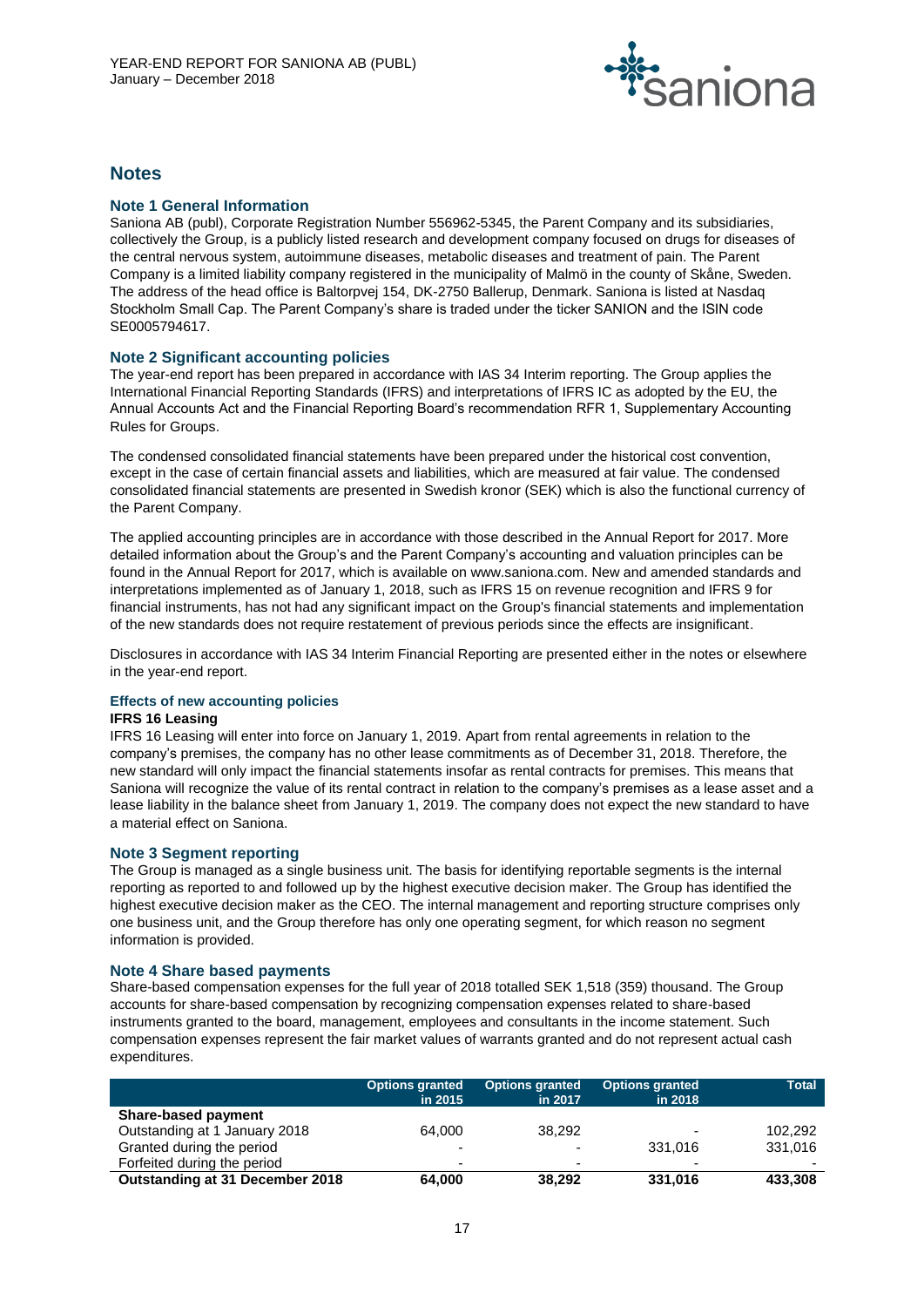

If all issued warrants are exercised for subscription of new shares, the Parent Company's will issue a total of 433,308 new shares corresponding to a dilution of approximately 1.82%. The data below has been used for the calculation.

| Incentive program                                                  | 2015                  | 2017                     | 2018:1                | 2018:2                  | 2018:3                |
|--------------------------------------------------------------------|-----------------------|--------------------------|-----------------------|-------------------------|-----------------------|
| Allotted options                                                   | 64.000                | 38,750                   | 286,003               | 34,500                  | 10,513                |
| Fair value per option (SEK)<br>Share price for underlying shares   | 13.13<br>19.90        | 29.48<br>45.50           | 12.67<br>26.95        | 18.89<br>33.85          | 18.89<br>33.85        |
| (SEK)<br>Subscription price (SEK)                                  | 20.72                 | 41.13                    | 33.60                 | 30.08                   | 30.08                 |
| Vesting period                                                     | 4 years               | 4 years                  | 3 years               | 4 years                 | 3 years               |
| Estimated life of the option<br>Risk-free interest rate during the | 4.50 years<br>0.2257% | 5.50 years<br>$-0.0584%$ | 6.25 years<br>0.2389% | 5.5 years<br>$-0.0713%$ | 4 years<br>$-0.0713%$ |
| life of the option<br>Assumed volatility*                          | 91.29%                | 76.75%                   | 57.41%                | 63.58%                  | 63.58%                |
|                                                                    |                       |                          |                       |                         |                       |
| Expected dividends                                                 | 0                     | 0                        | 0                     | 0                       | 0                     |

*\* In 2015 and 2017, the volatility equals the historical volatility for the longest period where trading activity is available (for the period since listing at the Spotlight Stock Market on April 22, 2014 to date of grant). In 2018, the volatility equals a twelve-month period.* 

A detailed description of the warrant program in 2015 and 2017 can be found in the annual report 2017.

2018:1 On January 19, 2018, the extraordinary shareholders' meeting voted in favour of establishing an incentive program involving the allotment of a maximum of 217,625 options free of charge to the chairman of the board of directors, J. Donald deBethizy. Allotment of 217,625 options took place in March 2018. Each option entitles the holder to acquire one new share in Saniona for a subscription price of SEK 33.60. 25% of the options vested on January 19, 2018, when the holder was elected as chairman of the Board of Directors. The balance of the options is earned with 25% on each anniversary of the election as chairman of the Board of Directors over a period of 3 years. The holder can take advantage of assigned and earned stock options during 30 days from the day following the publication of the Group's quarterly reports, or in the case of full-year, the year-end report, the first time after publication of the quarterly report for the first quarter of 2021 and last time after publication of the quarterly report for the first quarter of 2024. In order to enable the Parent Company's delivery of shares under the option program and to secure social security charges which may arise in connection with the Option Program, the extraordinary shareholders' meeting resolved to issue a maximum of 286,003 warrants to a wholly owned subsidiary in the Group.

2018:2 The 2018 Annual General Meeting voted in favour of establishing an employee incentive program involving the allotment of a maximum of 34,500 options free of charge to certain employees and consultants of the Group. Allotment of 34,500 options took place in July 2018. Each option entitles the holder to acquire one new share in Saniona for a subscription price of SEK 30.08. The options are earned gradually over a period of 48 months. Holders can take advantage of assigned and earned stock options during 30 days from the day following the publication of the Group's quarterly reports, or in the case of full-year, the year-end report, the first time after publication of the quarterly report for the first quarter of 2022 and last time after publication of the quarterly report for the third quarter of 2023.

2018:3 The 2018 Annual General Meeting voted in favour of establishing an employee incentive program involving the allotment of a maximum of 8,000 options free of charge to certain members of the board of directors of the Group. Allotment of 8,000 options took place in July 2018. Each option entitles the holder to acquire one new share in Saniona for a subscription price of SEK 30.08. 1/3 of the options are vested when the annual shareholders' meeting takes place in 2019. Additional 1/3 of the options are vested when the annual shareholders' meeting takes place in 2020 and the last 1/3 of the options are vested when the annual shareholders' meeting takes place in 2021. The holder can take advantage of assigned and earned stock options during 30 days from the day following the publication of the Group's quarterly reports, or in the case of full-year, the year-end report, the first time after publication of the quarterly report for the first quarter of 2021 and last time after publication of the quarterly report for the first quarter of 2022. To enable the Parent Company's delivery of shares under the option program and to secure social security charges which may arise in connection with the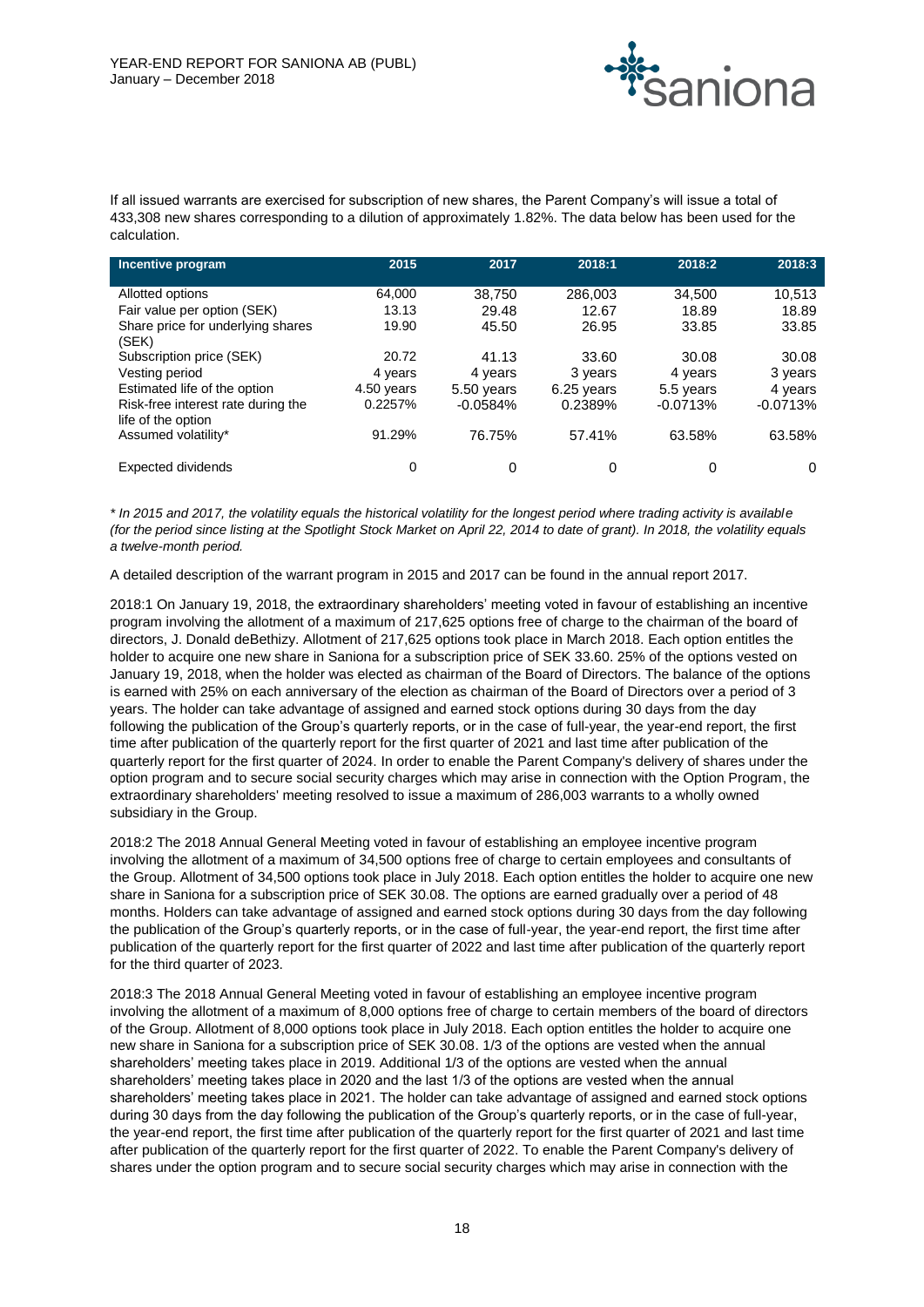

Option Program, the extraordinary shareholders' meeting resolved to issue a maximum of 10,513 warrants to a wholly owned subsidiary in the Group.

#### **Note 5 Income tax and deferred tax subsidiaries in Denmark**

Tax on income for the year, consisting of the year's current tax and deferred tax, is recognized in the income statement to the extent that it relates to the income or loss for the period and in other comprehensive income or equity to the extent that it relates thereto.

The Group recognized a tax income of SEK 7.2 million (7.1) during the full year of 2018. This amount has been recognized under current tax assets in accordance to the accounting policies described below.

Under the Danish R&D tax credit scheme (Skattekreditordningen), loss-making R&D entities can obtain a tax credit which is equal to the tax value of the incurred research and development expenses. The tax credit is payable in November in the following financial year. In 2017 and 2018, the R&D expense tax-base is capped to DKK 25 million equal to a tax credit of DKK 5.5 million at a tax rate of 22%. Research and development taxcredits under the Danish R&D tax credit scheme is recognized in the income statement to the extent that it relates to the research and development expenses for the period and Saniona expects to fulfil the requirement for tax credit for the year. The tax credit under the Danish R&D tax credit scheme is recognized in the balance sheet under current tax assets if payable within 12 months and under non-current tax assets if payable after 12 months. As of December 31, 2018, the Group had SEK 7.6 million (DKK 5.5 million) in current tax asset, which will be payable in November 2019. As of December 31, 2017, the Group had SEK 7.3 million (DKK 5.5 million) in current tax asset, which was paid in November 2018.

#### **Note 6 Pledged assets and contingent liabilities**

The Group has provided a guarantee of KSEK 50 (50) to Euroclear. The Parent Company has provided a guarantee to the subsidiary Saniona A/S to ensure that Saniona A/S will be able to pay its creditors as the obligations fall due for the period until June 30, 2020. Saniona A/S had no external net debt as of December 31, 2018.

#### **Note 7 Related parties**

Related parties comprise the Group's Executive Management, Board of Directors and companies within the Group. Apart from intercompany transaction and board fees as well as remuneration of management in accordance to the remuneration policy as resolved at the annual general meeting, there has been no transaction with related parties during 2017 and 2018.

### **Note 8 Investment in Scandion Oncology**

On May 3, 2017, Saniona participated in formation of a new company, Scandion Oncology A/S. The investment of KSEK 331 has been recorded in the Saniona AB's and the Groups balance sheet under Investment in associated companies. Saniona has written down its investment to zero as of September 30, 2018, in accordance to the equity method because the equity of Scandion Oncology was negative as of June 30, 2018. Scandion Oncology has been listed on the Spotlight Stock Market on November 8, 2018, after having raised SEK 26 million in an IPO at a pre-money valuation of SEK 43.7 million. The estimated equity in Scandion Oncology was SEK 22.3 million following the IPO. Saniona owns 29.17% of the shares outstanding in Scandion Oncology as of December 31, 2018. Saniona's share of the equity in Scandion Oncology following the IPO is SEK 6.5 million in accordance to the equity method. The increase in equity has been recorded in the statement of income under Share of result of associates and in the balance sheet under Investment in associated companies.

#### **Note 9 NeuroSearch**

On July 4, 2017, Saniona acquired NeuroSearch's remaining interest in the preclinical and clinical assets, which Saniona acquired from NeuroSearch during the period 2012-2016. According to the previous agreements, Saniona was obliged to pay NeuroSearch a milestone payment of EUR 400,000 when the first preclinical program was tested in humans. In addition, Saniona was obliged to pay royalties on its product sales or a percentage of its licensing income in relation to the acquired clinical assets including the clinical development compounds, tesofensine and NS2359. According to the new agreement, Saniona has paid NeuroSearch a onetime cash payment of DKK 5.5 million. Following this, Saniona has no additional payment obligations to NeuroSearch. Saniona estimates that the onetime cash payment of DKK 5.5 million would have been payable to NeuroSearch within a four-year period under the previous agreements. Therefore, the amount will be expensed over a four-year period starting July 1, 2017. In 2018 the onetime cash payment has been expensed with DKK 1.4 million (SEK 1.9 million) and as December 31, 2018, the recorded value of the asset is DKK 3.6 million (SEK 4.9 million).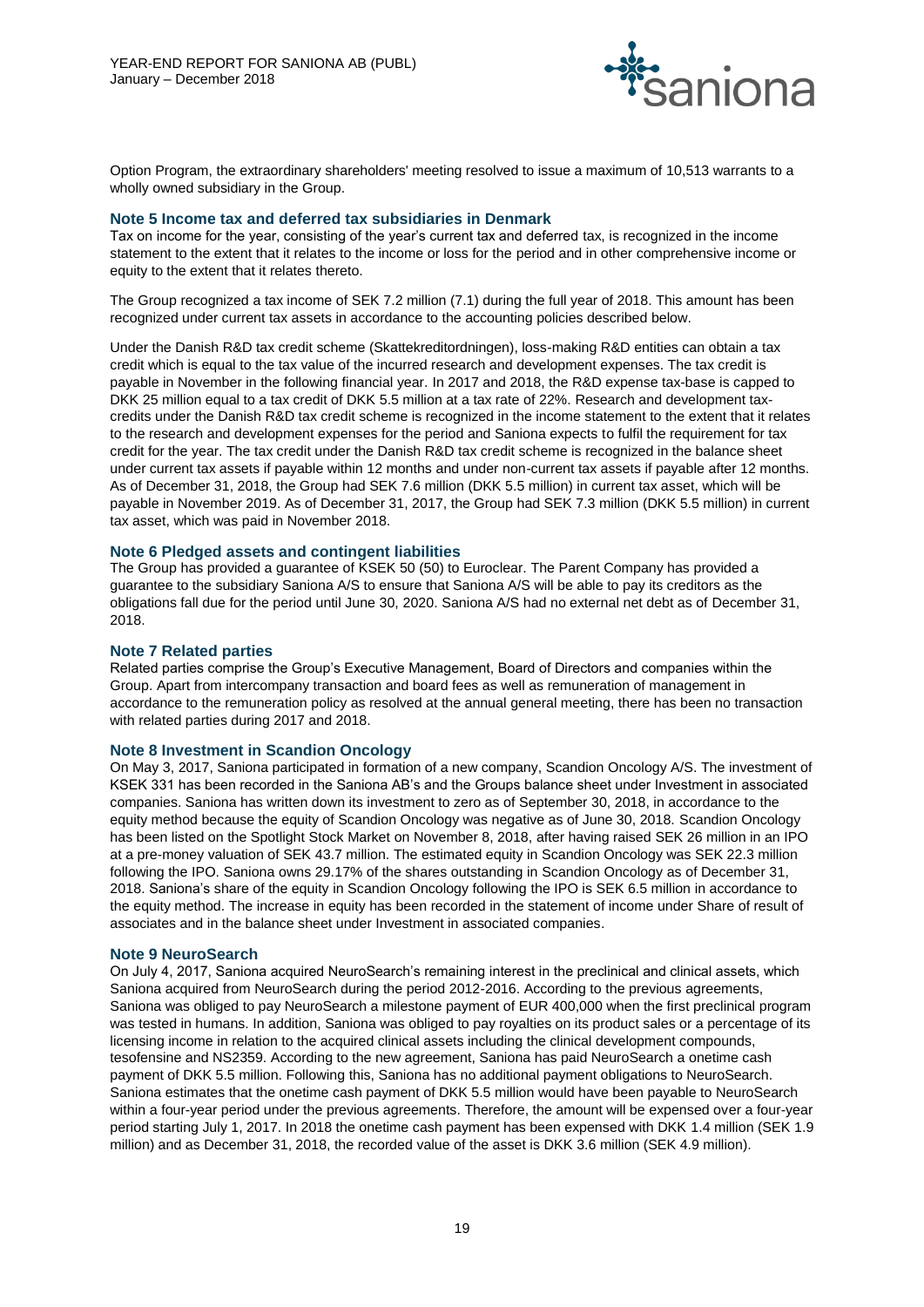

#### **Note 10 Convertible loan**

Saniona entered into a convertible notes funding agreement with Nice & Green S.A on December 29, 2017. Under the terms of the agreement, Nice & Green has committed to subscribe up to SEK 72 million in convertible notes in 12 individual tranches of SEK 6 million each over a 12-month period subject to prolongation by Saniona. Saniona has the right to extend the convertible notes funding agreement with Nice & Green for an additional SEK 72 million with the same terms, totalling SEK 144 million over a two-year period.

The convertible notes will bear no interest and will mature 12 months from the date issued. Unless an event of default occurs, the non-converted convertible notes will be converted to shares or reimbursed in cash at Saniona's discretion at the maturity date. Nice & Green will have the right to request conversion of the convertible notes at any time during a period of 12 months following the issue of the respective tranche. To the extent Nice & Green has not requested conversion at the end of the respective conversion period, Saniona will have the right to request conversion. The pricing of the shares will be determined as 92% of the lowest daily volume-weighted average share price (VWAP) of the five trading days prior to the date on which Nice & Green has sent a conversion notice to Saniona. Upon each request for conversion, Saniona has the right to instead of effectuating conversion, pay a cash amount to Nice & Green. The cash amount to be paid in case Saniona utilizes this right, will be calculated as V/0.97 where V is the nominal amount of the convertible note for which Saniona choses to effect cash payment. For further details, please see Saniona's press release dated December 29, 2017.

In the full year of 2018, Saniona has drawn eight tranches totalling SEK 48 million of which SEK 42 million has been converted to shares by Nice & Green as of December 31, 2018. The converted amount of SEK 42 million is taken to equity after deducting expenses relating to capital increase totalling SEK 1.3 million.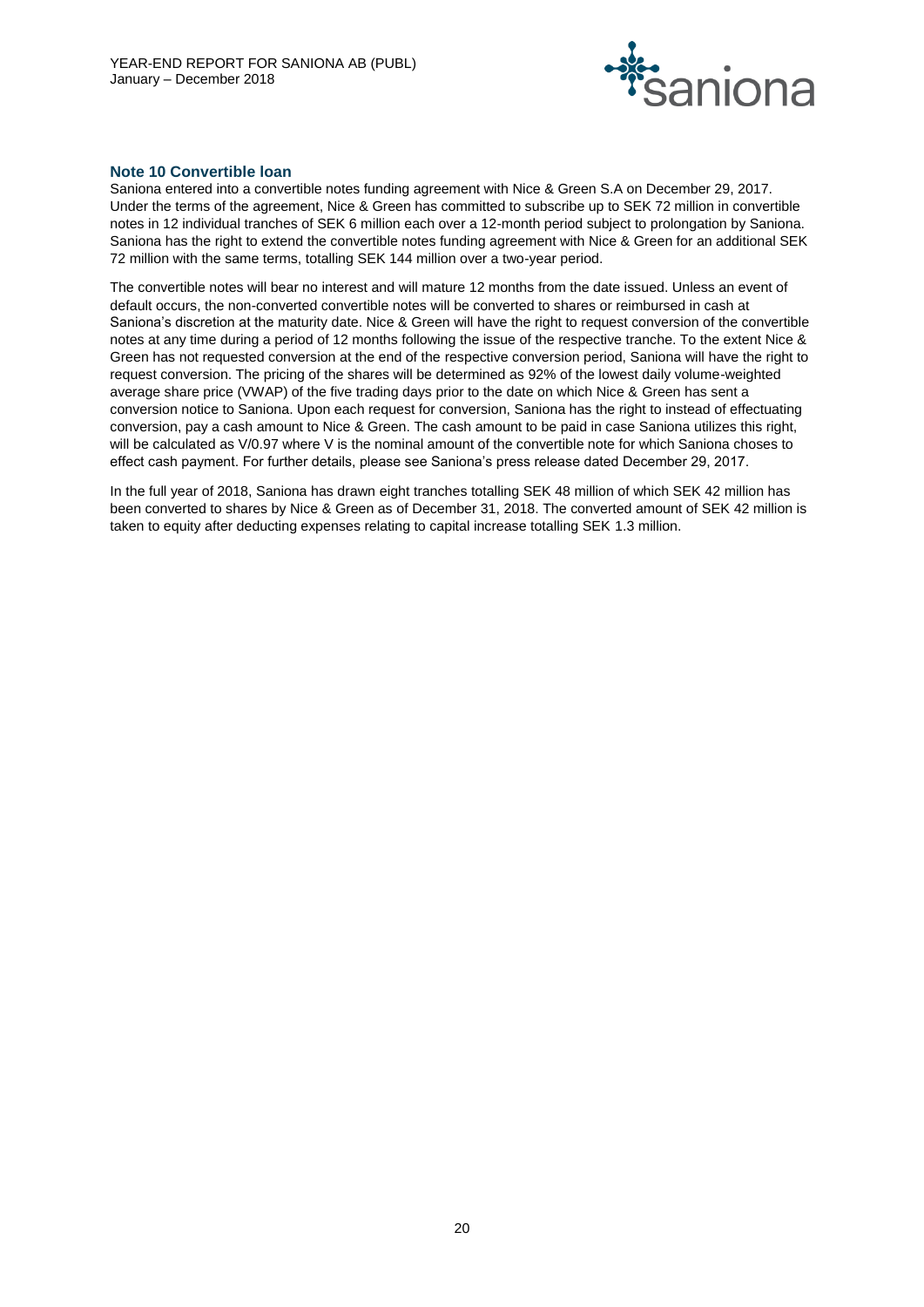

### **Business terms - glossary**

#### **Alzheimer's disease**

A chronic neurodegenerative disease that usually starts slowly and gets worse over time and accounts for 60% to 70% of cases of dementia. As the disease advances, symptoms can include problems with language, disorientation (including easily getting lost), mood swings, loss of motivation, not managing self-care, and behavioural issues. Gradually, body functions are lost, ultimately leading to death. The cause for most Alzheimer's cases is still mostly unknown except for 1% to 5% of cases where genetic differences have been identified. Several competing hypotheses exist trying to explain the cause of the disease.

#### **Ataxia**

A neurological sign consisting of lack of voluntary coordination of muscle movements. Ataxia is a non-specific clinical manifestation implying dysfunction of the parts of the nervous system that coordinate movement, such as the cerebellum. Several possible causes exist for these patterns of neurological dysfunction and they can be mild and short term or be symptoms of sever chronic diseases such as Friedreich's ataxia, which is an autosomal recessive inherited disease that causes progressive damage to the nervous system which manifests in initial symptoms of poor coordination that progresses until a wheelchair is required for mobility.

#### **Atlas Venture**

Atlas Venture Inc.

#### **BenevolentAI**

BenevolentAI acquired Proximagen Ltd. in Q1 2017.

#### **Boehringer Ingelheim**

Boehringer Ingelheim GmbH.

#### **Cadent Therapeutics**

Cadent Therapeutics was established in March 2017 through a merger between Saniona's spin-out company, Ataxion, and Luc Therapeutics.

#### **Cocaine addiction**

The compulsive craving for use of cocaine despite adverse consequences.

#### **CNS**

Central Nervous System, a part of the nervous system consisting of the brain and spinal cord.

#### **Chronic itching**

Chronic itching (also known as pruritus) is defined as an unpleasant sensation that provokes the desire to scratch. Prolonged itching and scratching may increase the intensity of the itch and lead to skin injury, infection and scarring. The possible causes are numerous and include dry skin, skin disorders such as eczema and psoriasis, infections such as chicken pox and scabies, underlying illness such liver disease, kidney failure and cancers, nerve disorders such as multiple sclerosis and diabetes mellitus, and allergic diseases including allergic reactions to medications such as antibiotics and chemotherapy. For some patients, there's no known cause. Chronic itching ranges in intensity from a mild annoyance to a disabling condition. The constant need to scratch can be as debilitating as chronic pain. Depending on the underlying cause, the current treatment options include moisturizing cream, antihistamines, corticosteroids, local anaesthetics, calcineurin inhibitors and antidepressants. Many patients experience only a partial relief whereas others have no relief from existing treatment options.

#### **CTA**

Clinical Trial Application which a pharmaceutical company file to EMA to obtain permission to ship and test an experimental drug in Europe before a marketing application for the drug has been approved. The approved application is called an Investigational New Drug (IND) in the US.

#### **EMA**

European Medicines Agency

#### **Essential tremor**

Essential tremor is the most common movement disorder with a prevalence of 4% in persons age 40 and older and considerably higher among persons in their 60s, 70s, 80s and 90s. It typically involves a tremor of the arms, hands or fingers but sometimes involving the head, vocal cords or other body parts during voluntary movements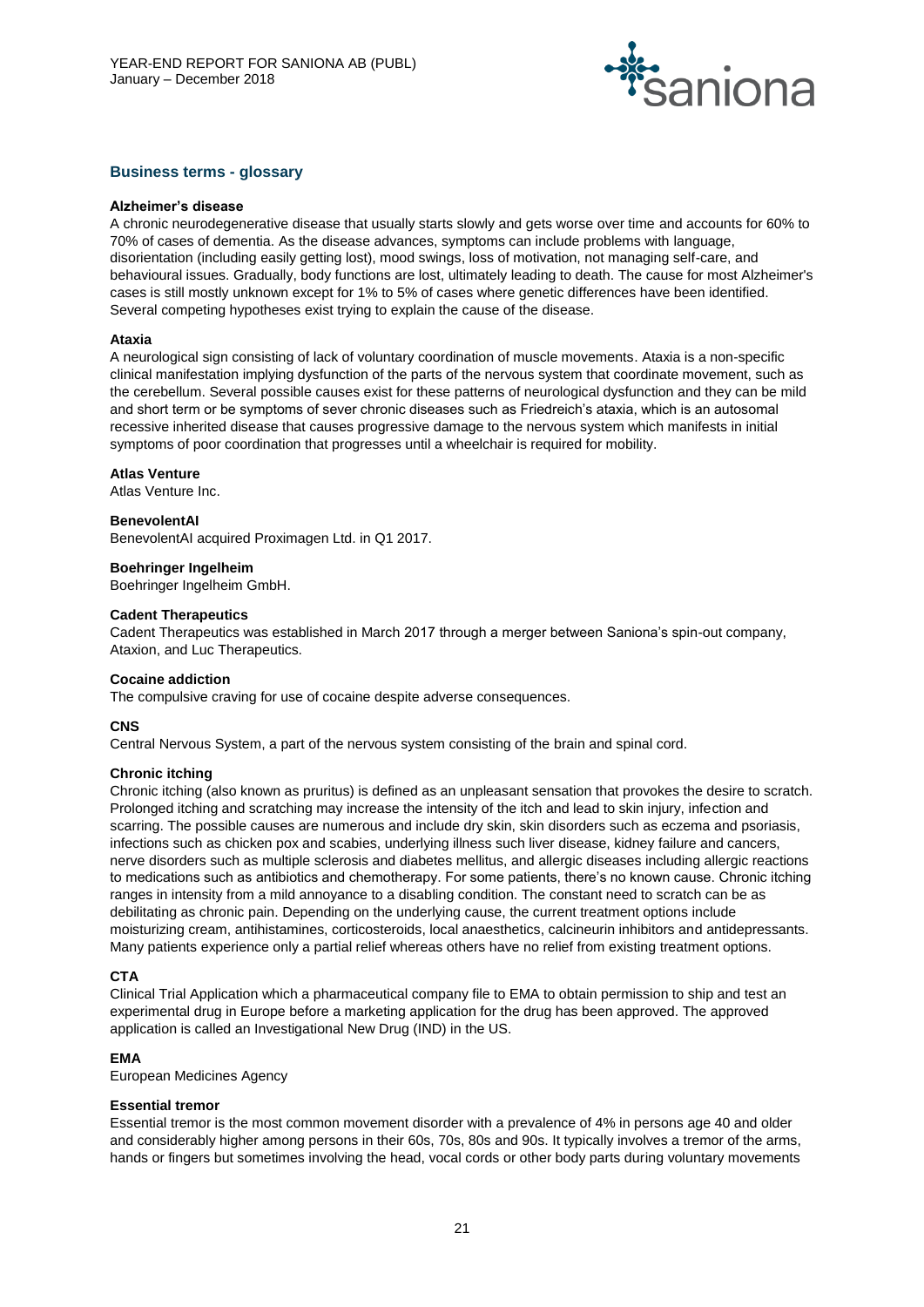

such as eating and writing. Although essential tremor is often mild, people with severe tremor have difficulty performing many of their routine activities of daily living.

#### **FDA**

US Food and Drug Administration

#### **GABA-A α2/α3 program**

A small molecule program which is designed to positively modulate (PAM) GABA-A α2 and GABA-A α3 ion channels, which are expressed in various central and peripheral neurons and are believed to be key mediator in the control of pain signalling and the control of anxiety.

#### **IK program**

A small molecule program which is designed to block (antagonize) IK channels, which are expressed by immune cells and believed to be key mediator of inflammation in auto inflammatory diseases such as inflammatory bowel disease, multiple sclerosis and Alzheimer's' disease.

#### **IND**

Investigational New Drug is a program by which a pharmaceutical company obtains permission to ship and test an experimental drug in the U.S. before a marketing application for the drug has been approved. In Europe, the application is called a Clinical Trial Application (CTA).

#### **Ion channel**

Channels or pores in cell membranes which is made up of unique protein classes. Ion channels controls muscles and nerves and are central to the function of the body by governing the passage of charged ions across cell membranes.

#### **Ion channel modulators**

A drug which modulates the function of ion channels by blocking or opening ion channels or by decreasing or increasing throughput of ion channels. Agonists opens ion channels, Antagonists blocks ion channels, PAMs (Positive Allosteric Modulators) increase throughput whereas NAMs (Negative Allosteric Modulators) decrease throughput of ion channels.

#### **Major Depressive Disorders**

A mental disorder characterized by a pervasive and persistent low mood that is accompanied by low self-esteem and by a loss of interest or pleasure in normally enjoyable activities.

#### **Medix**

Productos Medix, S.A de S.V.

#### **Multiple sclerosis**

A demyelinating disease in which the insulating covers of nerve cells in the brain and spinal cord are damaged by the immune system. This damage disrupts the ability of parts of the nervous system to communicate, resulting in a wide range of signs and symptoms including physical, mental, and sometimes psychiatric problems.

#### **Neuropathic pain**

Pain caused by damage or disease affecting the somatosensory nervous system. Central neuropathic pain is found in spinal cord injury, multiple sclerosis, and some strokes. Aside from diabetes (diabetic neuropathy) and other metabolic conditions, the common causes of painful peripheral neuropathies are herpes zoster infection, HIV-related neuropathies, nutritional deficiencies, toxins, remote manifestations of malignancies, immune mediated disorders and physical trauma to a nerve trunk. Neuropathic pain is also common in cancer as a direct result of cancer on peripheral nerves (*e.g.*, compression by a tumour), or as a side effect of chemotherapy, radiation injury or surgery. Neuropathic pain is often chronic and very difficult to manage with some 40-60% of people achieving only partial relief.

#### **NS2359**

A triple monoamine reuptake inhibitor, which blocks the reuptake of dopamine, norepinephrine, and serotonin in a similar manner to cocaine. However, NS2359 dissociates slowly from these transporters and has a long human half-life (up to 10 days) which makes frequent dosing unnecessary. NS2359's pharmacological profile means that it may be able to reduce cocaine withdrawal symptoms, reduce cocaine craving and reduce cocaine-induced euphoria. In preclinical trials, NS2359 has been shown to reduce the reinforcing effects of cocaine and may have effects on cue induced drug craving. Furthermore, human trials with NS2359 have shown that NS2359 has little or